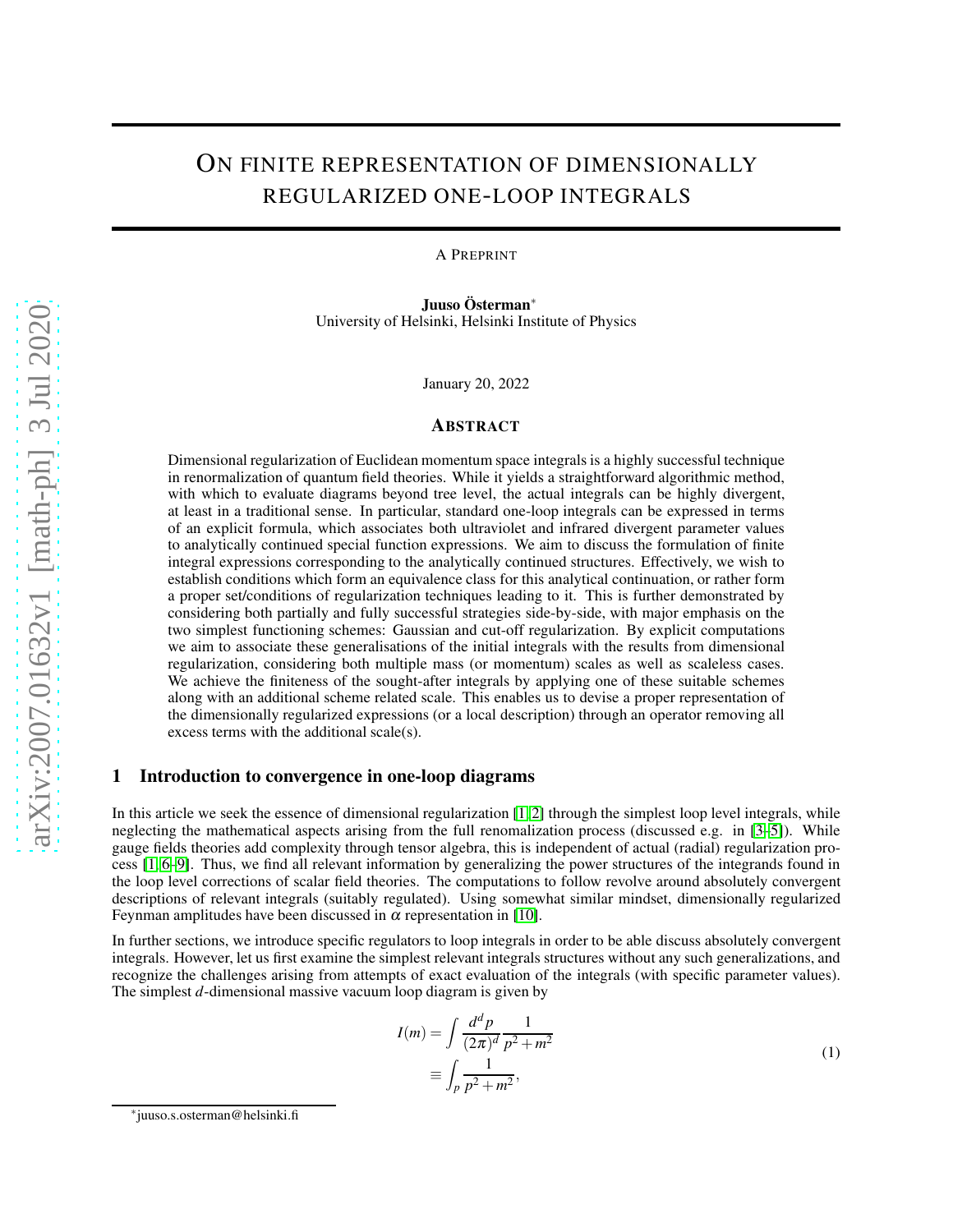where we assume the quadratic mass scale to be strictly positive  $(m^2 > 0)$  and typically set the space to be three- or four-dimensional. In either traditional dimension, the integral given above is divergent in the ultraviolet (UV) region, as can be seen by considering the radial integrand

$$
\frac{p^{d-1}}{p^2 + m^2} \underset{p \to \infty}{\longrightarrow} p^{d-3} \left[ 1 + \mathcal{O}\left(\frac{m^2}{p^2}\right) \right].
$$
 (2)

While this integral is obviously convergent in the infrared (IR) region even in the vanishing mass scale limit, by differentiating it with respect to square of the mass, we find an integrand such that

$$
\frac{p^{d-1}}{(p^2+m^2)^2} \underset{m^2 \to 0}{\longrightarrow} p^{d-5} \left[ 1 + \mathcal{O}\left(\frac{m^2}{p^2}\right) \right].
$$
 (3)

The related integral rather obviously diverges at low values of loop momentum, either inversely or logarithmically. This is of course treated by considering solely non-vanishing mass scales. Thus, defining a master integral of sorts

$$
I_{\alpha}^{d}(m) = \int \frac{d^{d}p}{(2\pi)^{d}} \frac{1}{(p^{2}+m^{2})^{\alpha}},\tag{4}
$$

we can split the parameter space in two halves (for non-vanishing masses), the UV convergent and divergent cases. The former can be found in straightforward manner by only considering the asymptotical expansions of the integrand that are convergent, i.e.  $2\alpha - d > 0$ . This leads to the following straightforward result through application of an integral representation of Euler beta function

$$
I_{\alpha}^{d}(m) = \frac{(m^{2})^{\frac{d}{2}-\alpha}}{(2\pi)^{d}} \Omega_{d} \int_{0}^{\infty} dy \frac{y^{d-1}}{(y^{2}+1)^{\alpha}}
$$
  

$$
= \frac{2(m^{2})^{\frac{d}{2}-\alpha}}{2(4\pi)^{\frac{d}{2}} \Gamma(\frac{d}{2})} \int_{0}^{\infty} dz \frac{z^{\frac{d}{2}-1}}{(z+1)^{\alpha}}
$$
  

$$
= \frac{(m^{2})^{\frac{d}{2}-\alpha} \Gamma(\alpha - \frac{d}{2})}{(4\pi)^{\frac{d}{2}}} \Gamma(\alpha), \qquad (5)
$$

<span id="page-1-0"></span>where we denote the area of *d* dimensional unit sphere as  $\Omega_d = \frac{2\pi^{\frac{d}{2}}}{\Gamma(\frac{d}{2})}$  [\[8,](#page-18-3)9]. For integer valued dimensions, this result follows from a trivial Gaussian integral such that

$$
\int d^d x e^{-x^2} = \frac{\Omega_d}{2} \int_0^\infty dy y^{\frac{d}{2}-1} e^{-y} = \frac{\Omega_d}{2} \Gamma\left(\frac{d}{2}\right)
$$

$$
= \left[\int_{-\infty}^\infty dz e^{-z^2}\right]^d = \pi^{\frac{d}{2}}.
$$
(6)

<span id="page-1-1"></span>By axiomatically extending the Gaussian integral result to non-integer (positive) dimensions, we find the formula given in equation [\(5\)](#page-1-0) to apply exactly to all parameters with both  $d > 0$  and  $d - 2\alpha < 0$ .

## 2 Dimensional regularization of standard Euclidean integrals

In general we choose to keep the dimension of the space-time arbitrary, other than take it to be explicitly positive. Typically it is set to either three or four [\[1,](#page-17-0) [8,](#page-18-3) [9\]](#page-18-1). This obviously leads to the traditional region of convergence,  $\alpha > \frac{d}{2}$ , to not contain the very first integral given in equation [\(1\)](#page-0-0). However, the expression on the right-hand side  $\alpha > \frac{1}{2}$ , to not contain the very first integral given in equation (1). However, the expression on the right-hand side of equation [\(5\)](#page-1-0) can be extended close to these parameter values, through standard analytical conti gamma functions. Still, convergence is limited to  $\frac{d}{2} - \alpha \notin \mathbb{Z}_- \cup 0$ , which is most easily resolved by the name sake of the regularization scheme. Specifically, to ascertain the convergence, we exclusively (tend to) consider non-integer valued dimensions instead, setting  $d = n-2\varepsilon$ , with  $n \in \mathbb{N}$ . These two steps form the core of dimensional regularization in standard computations [\[7–](#page-18-4)[9\]](#page-18-1).

However, this technique does not limit to such parameter values, rather, we can interpret the result for any case in which the special function in the numerator does not diverge. Thus, instead of small deviations from positive integers, we are able to consider parameter space  $\{\alpha - \frac{d}{2}, d\} \in [\mathbb{R} \setminus (\mathbb{Z}_- \cup 0)] \times (\mathbb{R}_+ \setminus \mathbb{N})$ . Thus, the result limits out only a countable set of parameters (rather than previously uncountable due to the infinities). As a minor point of interest, we note that the standard one-loop formula, as given in dimensional regularization, actually allows the use of negative dimensions. However, as the Gaussian integral, which acts as the basis of our expression, is only convergent for strictly positive dimensions, we choose to remain in the positive real axis.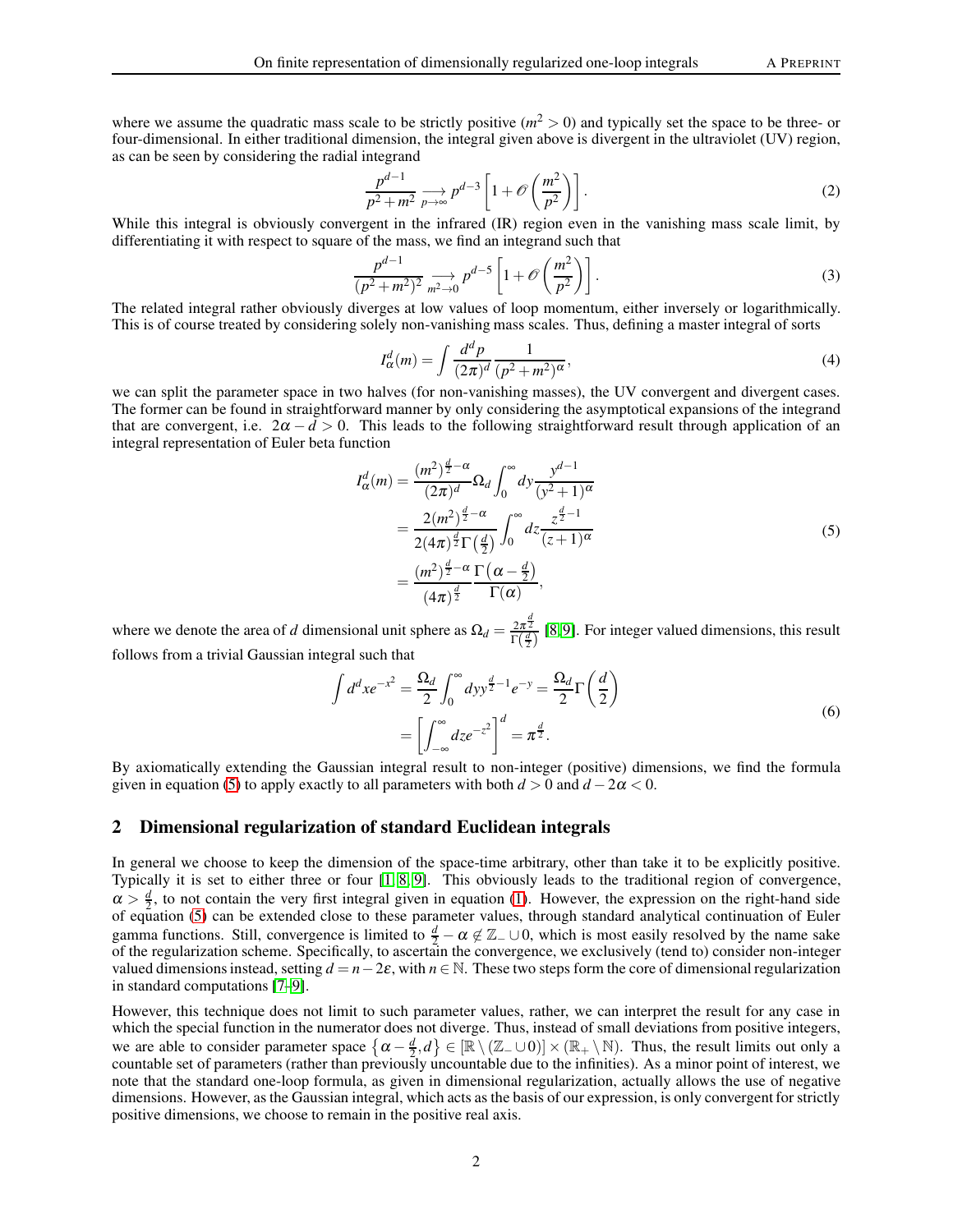#### 2.1 Characteristics

Specifically, dimensional regularization takes the finite solution of the convergent region as given in equation [\(5\)](#page-1-0) and analytically continues the gamma functions to negative real axis. Thus, we have an expression that describes almost all of parameter space. Hence, in terms of dimensional regularization, the integrals with non-converging parameters exist only through injective mapping to corresponding gamma functions. As such, a proper interpretation in terms of these standard one loop integrals is more of a correspondence between two indices, dimension *d* and power  $\alpha$ , the Euclidean quadratic mass parameter,  $m^2$ , and the final special function result:

$$
\{m^2, d, \alpha\} \longmapsto \frac{(m^2)^{\frac{d}{2}-\alpha}}{(4\pi)^{\frac{d}{2}}}\frac{\Gamma\left(\alpha-\frac{d}{2}\right)}{\Gamma(\alpha)}.\tag{7}
$$

This structure of solutions carries over certain algebraic properties of the original integral representation, inherently corresponding to supposed sufficient convergence. In particular we are allowed to commute partial derivatives and integral operators at will, enabling versatile manipulation of the integrand [\[10,](#page-18-2) [11\]](#page-18-5). By direct computation on both the integrand, as well as the results it maps to, we can confirm that differentiation with respect to mass scale effectively lowers the index corresponding to the propagator by one  $\alpha \mapsto \alpha + 1$ :

$$
-\partial_{m^2} \int_p \frac{1}{(p^2 + m^2)^a} = a \int_p \frac{1}{(p^2 + m^2)^{a+1}}.
$$
\n(8)

This already implies that the nature of the mapping is to isolate well-behaving blocks of the original integral.

While the mass scale is implicitly required to be non-vanishing, through suitable commutation relations and assumed convergence, we can find insight on on the scaleless behaviour dimensionally regularized one-loop integrals. Let us consider the following integral for arbitrary dimension *d* (e.g.  $d = 4-2\varepsilon$ ), with the help of Feynman parametrization:

$$
\int_{p} \frac{1}{p^{2}(p^{2}+m^{2})} = \int_{0}^{1} dx \int \frac{d^{d}p}{(2\pi)^{d}} \frac{1}{[p^{2}+xm^{2}]^{2}}
$$
\n
$$
= \frac{\Gamma(2-\frac{d}{2})(m^{2})^{\frac{d}{2}-2}}{(4\pi)^{\frac{d}{2}}\Gamma(2)} \int_{0}^{1} dx x^{\frac{d}{2}-2}
$$
\n
$$
= -\frac{1}{m^{2}} \frac{\Gamma(1-\frac{d}{2})(m^{2})^{\frac{d}{2}-1}}{(4\pi)^{\frac{d}{2}}}
$$
\n
$$
= -\frac{1}{m^{2}} \int_{p} \frac{1}{p^{2}+m^{2}},
$$
\n(9)

where we changed the order of integration, effectively supposing that the result converges [\[8,](#page-18-3) [11\]](#page-18-5). Of course this does not hold for any *d* < 2, in traditional manner, but we apply the same reasoning as used for the initial one-loop result. By following up with straightforward linear algebra on the integral, we find

$$
\int_{p} \frac{1}{p^2(p^2 + m^2)} = \frac{1}{m^2} \left[ \int_{p} \frac{1}{p^2} - \int_{p} \frac{1}{p^2 + m^2} \right].
$$
\n(10)

Thus, we can state that in dimensional regularization, we can consider all integrals over generalized monomials to vanish (for any arbitrary dimension  $d$  and parameter  $\alpha$ ) such that

$$
\int \frac{d^d p}{p^{\alpha}} = 0,\tag{11}
$$

which is known as Veltman's identity in literature [\[7,](#page-18-4) [11\]](#page-18-5), or more broadly Hadamard regularization in mathematics [\[12\]](#page-18-6). Veltman's identity tends to be stated usually through homogenity or by using dimensional scaling arguments (e.g. [\[13\]](#page-18-7)):

$$
\int \frac{d^d p}{p^{\alpha}} = \int \frac{d^d (xp)}{(xp)^{\alpha}} = x^{d-\alpha} \int \frac{d^d p}{p^{\alpha}},
$$
\n(12)

where the additional *x* represents an arbitrary scale.

In essence, dimensional regularization is injective interpretation between divergent integrals and gamma function representation of the convergent parameter region. Due to the supposed convergent nature, this structure is taken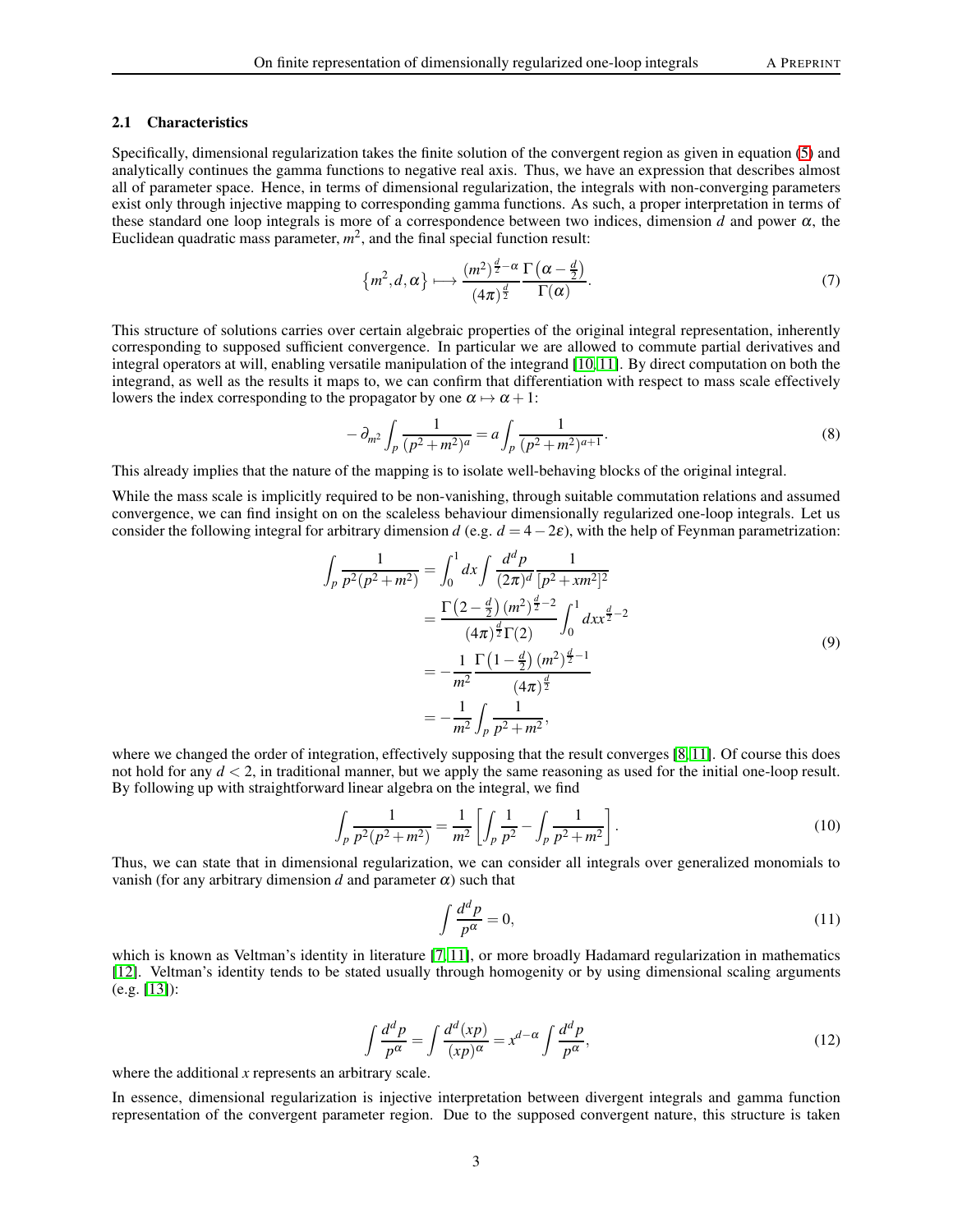to allow commutation with both derivative and integral operators (the latter in particular allowing the application of re-parametrizations) [\[10\]](#page-18-2).

As a next step we seek to generalize the original integrals to allow explicit computation in all of the sought-after parameter space given earlier. In addition, we want the structure to allow straight-forward isolation of dimensionally regularized results, further still allowing us to observe qualities listed above. Our aim is to establish a consistent convention, or set of rules, with which to deal with generic parameter values in non-trivial multi-loop/propagator computations. In these the convergent region of parameter space can be seen to with the help of well-established special functions, while the divergent region may lead to difficult-to-see 'analytical continuations'.

# 3 Regularizations with incomplete parameter space

Although the one-loop integral structure is somewhat simple, not every regularization yields us the results we are after. In this section, we want to explicitly demonstrate through two examples, how strict demands the convergence conditions are.

Let us limit ourselves to the IR finite master integrals. Thus, the convergence, or divergence, is established through the beta function type integral such that

$$
\mathcal{B}\left(\frac{d}{2}, \alpha - \frac{d}{2}\right) = \int_0^\infty dt \frac{t^{\frac{d}{2}-1}}{(1+t)^\alpha}.
$$
\n(13)

A natural way to approach the challenges is to adjust dimension with a Mellin type monomial regulator *t z* [\[14\]](#page-18-8), with an arbitrary parameter  $z$  (or rather arbitrarily small), as to write

$$
\int_0^\infty dt \frac{t^{\frac{d}{2}+z-1}}{(1+t)^\alpha} = \mathscr{B}\left(\frac{d}{2}+z, \alpha-z-\frac{d}{2}\right). \tag{14}
$$

This approach does indeed enable finite evaluation of each integral with  $\alpha > 0$ . However, for any  $\alpha = -\beta \leq 0$  we find the integral

$$
\int_0^\infty dt t^{\frac{d}{2}+z-1} (1+t)^\beta \to \infty \tag{15}
$$

to explicitly diverge for all *z* either in the small loop momentum region, or large momentum region. Thus, Mellin regularization effectively works only for half of parameter space. However, it is noteworthy to mentally associate this regularization strategy to minor shift from a divergent dimension to convergent dimensional region, which is exactly how the most common results in dimensional regularization are expanded [\[6,](#page-18-0) [8,](#page-18-3) [9\]](#page-18-1).

Another interesting approach is to insert a higher order polynomial in place of the propagator, again with an arbitrary extra scale. For a simple three-dimensional one-loop integral this would correspond to

$$
\int_0^\infty dx \frac{x^2}{x^2 + 1} \longmapsto \int_0^\infty dx \frac{x^2}{ax^4 + x^2 + 1} \tag{16}
$$

for some positive (yet small) *a*. This specific case can decomposed quite a bit further by denoting  $w_{\pm} = \frac{1 \pm \sqrt{1-4a}}{2a}$ . Now we find

$$
\int_0^\infty dx \frac{x^2}{ax^4 + x^2 + 1} = \frac{1}{a(w_+ - w_-)} \int_0^\infty dx \left[ \frac{w_+}{x^2 + w_+} - \frac{w_-}{x^2 + w_-} \right]
$$

$$
= \frac{\pi}{2a} \frac{\sqrt{w_+} - \sqrt{w_-}}{w_+ - w_-}
$$

$$
= \frac{\pi}{2\sqrt{2a}} \frac{\sqrt{1 + \sqrt{1 - 4a}} - \sqrt{1 - \sqrt{1 - 4a}}}{\sqrt{1 - 4a}}
$$

$$
= \frac{\pi}{2\sqrt{a}} \left( 1 - \sqrt{a} + \frac{3a}{2} - \frac{5a^{\frac{3}{2}}}{2} \dots \right).
$$
(17)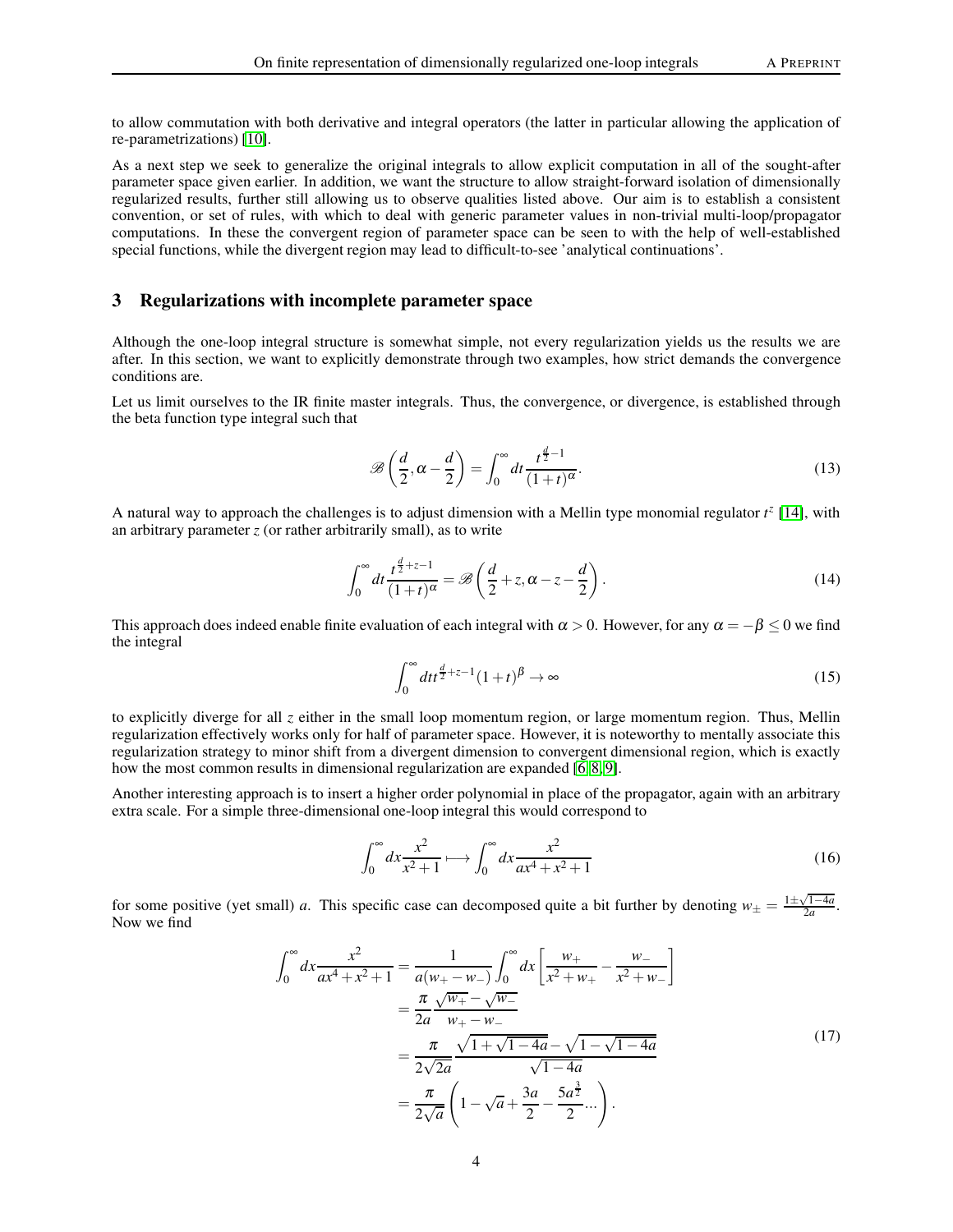Thus we would indeed be able to isolate the sought-after beta function structure by removing the *a* dependence from the equation as

$$
\int_0^\infty dx \frac{x^2}{x^2 + 1} = \frac{1}{2} \int_0^\infty dt \frac{t^{\frac{1}{2}}}{1 + t}
$$
\n
$$
\longmapsto \frac{\Gamma\left(\frac{3}{2}\right) \Gamma\left(-\frac{1}{2}\right)}{2}
$$
\n
$$
= -\frac{\pi}{2}.
$$
\n(18)

However, this methodology fails in producing a convergent structure for any case with non-positive  $\alpha$  in the radial integral, similar to the Mellin approach. While these strategies proved unfruitful, they yield some insight to the relevant strategies. First, convergence is achieved through the introduction of a new scale. Second, UV convergence fails if the introduced regularization does not suppress the asymptotic growth faster than polynomials, or if the introduced method introduces a new source of divergence.

# 4 Finite UV regularizations

In this section we discuss the two simplest means to sufficiently suppress polynomial growth: step function cutoff [\[8,](#page-18-3) [9,](#page-18-1) [15\]](#page-18-9) and exponential decay. These two types of regulators succeed where the two presented above failed, in addition to allowing straightforward extraction of the results found through dimensional regularization. These initial computations takes place with Euclidean (positive) mass scales (as well as the scales corresponding to either scheme).

#### 4.1 Cut-off regularization

Momentum shell cut-off is even more traditional approach than dimensional regularization [\[8,](#page-18-3) [9,](#page-18-1) [15\]](#page-18-9). While some correspondence between different relations have been mapped, we aim to keep computations more general than is traditional and through that find a meaningful correspondence between the two schemes. Technically, we introduce a radial cut-off,  $\theta$  (*K* − *p*), through the standard Heaviside step function and some large value *K*. As the integrand is chosen to be IR finite, and without poles, we find the integral to be clearly bound above such that

$$
\int_{p} \frac{\theta(K-p)}{(p^2+m^2)^{\alpha}} \le \frac{2K^d}{(4\pi)^{\frac{d}{2}} d\Gamma\left(\frac{d}{2}\right)} \max_{0 \le p \le K} \left[\frac{1}{(p^2+m^2)^{\alpha}}\right].
$$
\n(19)

Thus, we can safely consider each and any parameter value we wish. The adjusted integral can also be calculated explicitly in terms of special functions. The hypergeometric representation of the regularized integral reads

$$
\tilde{I}_{\alpha}^{d}(K,m) = \int_{p} \frac{\theta (K-p)}{(p^{2}+m^{2})^{\alpha}} = \frac{1}{(2\pi)^{d}} \int d\Omega_{d} \int_{0}^{K} dp \frac{p^{d-1}}{(p^{2}+m^{2})^{\alpha}}
$$
\n
$$
= \frac{K^{d}}{(4\pi)^{\frac{d}{2}} \Gamma(\frac{d}{2})} \int_{0}^{1} \frac{dw w^{\frac{d}{2}-1}}{(K^{2}w+m^{2})^{\alpha}}
$$
\n
$$
= \frac{K^{d}}{(4\pi)^{\frac{d}{2}} \Gamma(1+\frac{d}{2})(m^{2})^{\alpha}} 2F_{1} \left[ \alpha, \frac{d}{2}, 1+\frac{d}{2}, -\frac{K^{2}}{m^{2}} \right].
$$
\n(20)

However, as the common power series expansion of hypergeometric function takes place exclusively around small values of variables (as opposed to large negative values), it is beneficial to explicitly perform the expansion suitably on the integrand. This allows us to better associate non-standard power series expansions to the relevant special functions.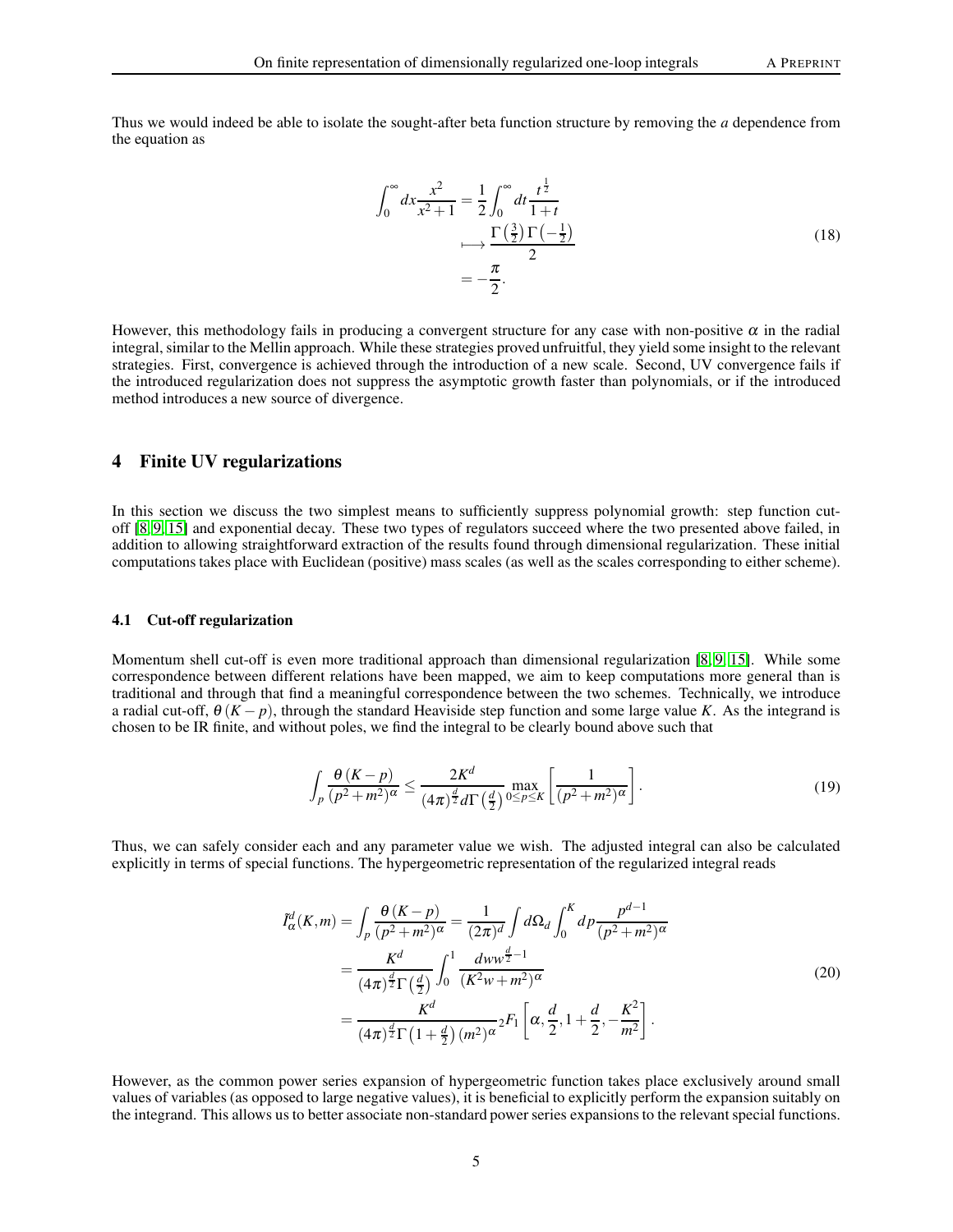By returning to the second to last row of the previous expression, we can write

$$
K^{d} \int_{0}^{1} dw \frac{w^{\frac{d}{2}-1}}{(K^{2}w+m^{2})^{\alpha}} = K^{d-2\alpha} \int_{\frac{m^{2}}{K^{2}}}^{1} dw \frac{w^{\frac{d}{2}-\alpha-1}}{\left(1+\frac{m^{2}}{K^{2}w}\right)^{\alpha}} + m^{d-2\alpha} \int_{0}^{1} dv \frac{v^{\frac{d}{2}-1}}{(1+v)^{\alpha}}
$$
  

$$
= K^{d-2\alpha} \sum_{n=0}^{\infty} {\binom{-\alpha}{n}} \left(\frac{m^{2}}{K^{2}}\right)^{n} \int_{\frac{m^{2}}{K^{2}}}^{1} dw w^{\frac{d}{2}-\alpha-n-1}
$$
  

$$
+ m^{d-2\alpha} \sum_{n=0}^{\infty} {\binom{-\alpha}{n}} \int_{0}^{1} dw v^{\frac{d}{2}+n-1}
$$
  

$$
= K^{d-2\alpha} \sum_{n=0}^{\infty} {\binom{-\alpha}{n}} \left(\frac{m^{2}}{K^{2}}\right)^{n} \frac{1}{\frac{d}{2}-\alpha-n}
$$
  

$$
+ m^{d-2\alpha} \sum_{n=0}^{\infty} {\binom{-\alpha}{n}} \left(\frac{1}{\frac{d}{2}+n} - \frac{1}{\frac{d}{2}-\alpha-n}\right).
$$
 (21)

Here we note that a convergent Euler beta function  $(x, y > 0)$  is given by the following series

$$
\mathcal{B}(x, y) = \int_0^\infty dt \frac{t^{x-1}}{(1+t)^{x+y}} \n= \int_0^1 dt \frac{t^{x-1}}{(1+t)^{x+y}} + \int_0^1 dv \frac{v^{y-1}}{(1+v)^{x+y}} \n= \sum_{n=0}^\infty {\binom{-(x+y)}{n}} \int_0^1 dt (t^{x+n-1} + t^{y+n-1}) \n= \sum_{n=0}^\infty {\binom{-(x+y)}{n}} \left(\frac{1}{x+n} + \frac{1}{y+n}\right).
$$
\n(22)

This series representation of beta function converges for parameter values beyond postive real axis, such that  $x, y \notin$  $\mathbb{Z}_- \cup 0$ . Hence, we can recognize the full expansion for the large UV cut-off as

$$
\tilde{I}_{\alpha}^{d}(K,m) = \frac{K^{d-2\alpha}}{(4\pi)^{\frac{d}{2}}\Gamma(\frac{d}{2})} \sum_{n=0}^{\infty} {\binom{-\alpha}{n}} \left(\frac{m^2}{K^2}\right)^n \frac{1}{\frac{d}{2}-\alpha-n} + \frac{(m^2)^{\frac{d}{2}-\alpha}}{(4\pi)^{\frac{d}{2}}}\frac{\Gamma(\alpha-\frac{d}{2})}{\Gamma(\alpha)}
$$
\n
$$
= \frac{K^{d-2\alpha}}{(4\pi)^{\frac{d}{2}}\Gamma(\frac{d}{2})} \left[\frac{1}{\frac{d}{2}-\alpha} + \mathcal{O}\left(\frac{m^2}{K^2}\right)\right] + I_{\alpha}^{d}(m),\tag{23}
$$

<span id="page-5-0"></span>where the gamma functions have been suitably analytically continued to accept negative parameter values. This result explicitly relates to the one-loop dimensionally regularized solution, with the additional scale (source of divergence) being separated and its leading term being independent of the relevant mass scale. Using this expression, our integral of interest extends to cover the full parameter space (of interest) apart from a countable set of divergent points. Also, the original convergent result is plain to see by taking the limit  $\frac{K}{m} \to \infty$ , for  $\frac{d}{2} - \alpha < 0$  and constant mass scale, we find the familiar result

$$
\tilde{I}_{\alpha}^{d}(K,m) \longrightarrow I_{\alpha}^{d}(m) + \mathcal{O}\left(K^{d-2\alpha}\right). \tag{24}
$$

It is also noteworthy that this expression specifically introduces the need of the namesake for dimensional regularization, as we can choose specific parameter values not in agreement with this expansion, while the integral is still convergent. A prime example on this is the well known radial integral

$$
\int_0^K \frac{dp p^3}{(p^2 + m^2)^2} = \frac{K^4}{2m^4} {}_2F_1 \left[ 2, 2, 3, -\frac{K^2}{m^2} \right]
$$

$$
= \ln \left( 1 + \frac{K^2}{m^2} \right) - \frac{K^2}{m^2 + K^2}
$$

$$
\frac{1}{K \to \infty} \ln \left( \frac{K^2}{m^2} \right) - 1,
$$
 (25)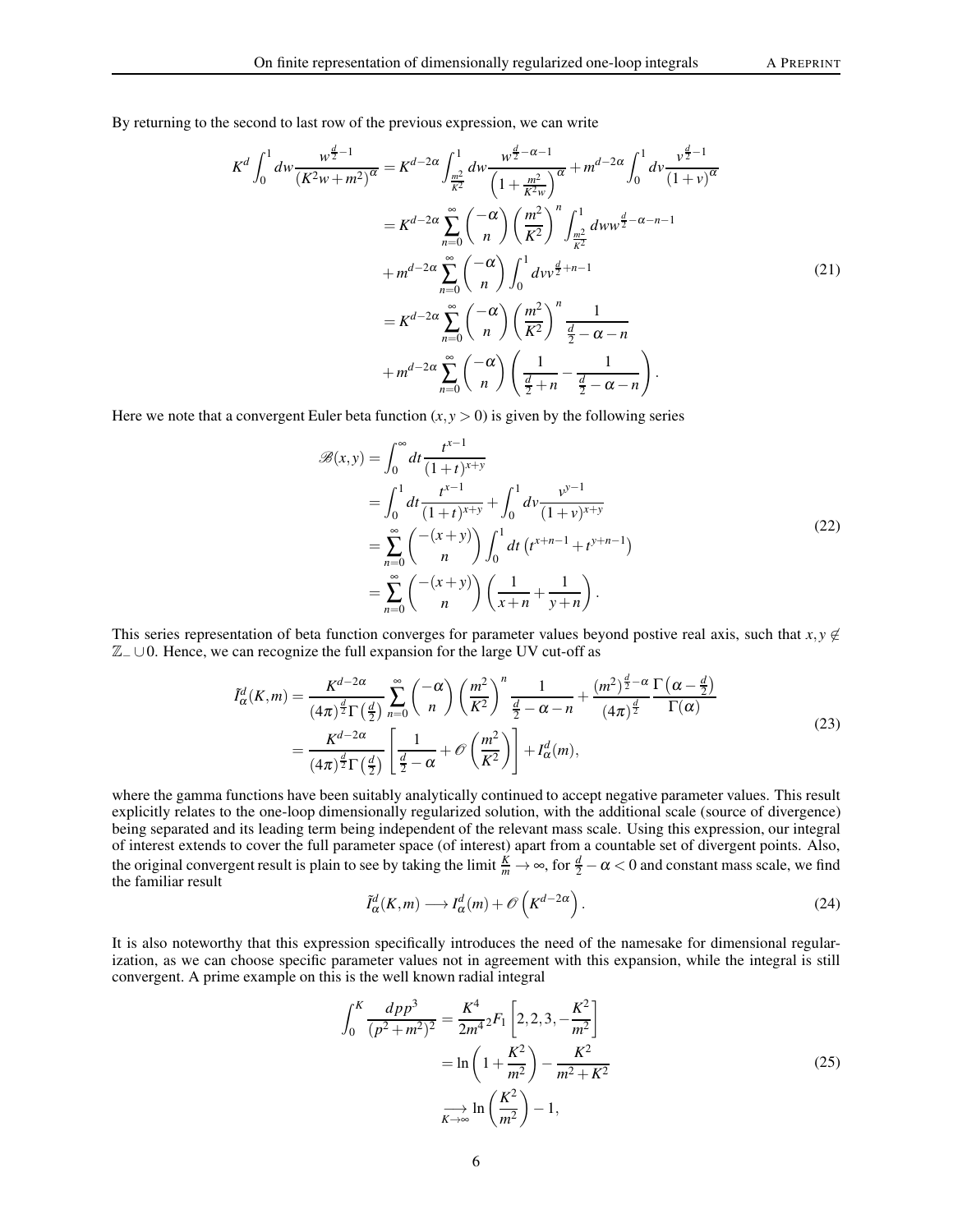which we can only recognize by setting  $d = 4-2\varepsilon$  and noting that

$$
\ln\left(\frac{K^2}{m^2}\right) = \frac{1}{\varepsilon} \left(K^{2\varepsilon} - m^{2\varepsilon}\right). \tag{26}
$$

While cut-off scheme clearly yields everything we are after, it is in no way unique. Thus, we explore a second straightforward example, which employs exponential suppression.

#### 4.2 Gaussian regularization

As proposed above let us consider the standard integral with Gaussian suppression (modified by some small scale  $\delta$ ). We can again clearly bind this expression from above such that

$$
\int_{p} \frac{e^{-\delta p^{2}}}{(p^{2}+m^{2})^{\alpha}} \leq \int_{p} e^{-\delta p^{2}} \left[ \frac{\theta(\alpha)}{m^{2\alpha}} + \frac{\theta(-\alpha)}{2^{\alpha}m^{2\alpha}} + \frac{\theta(-\alpha)}{2^{\alpha}p^{2\alpha}} \right]
$$
\n
$$
= \frac{1}{(4\pi)^{\frac{d}{2}}} \left[ \frac{\theta(\alpha)}{\delta^{\frac{d}{2}}m^{2\alpha}} + \frac{\theta(-\alpha)}{\delta^{\frac{d}{2}}2^{\alpha}m^{2\alpha}} + \frac{\theta(-\alpha)}{2^{\alpha}\delta^{\frac{d}{2}-\alpha}} \frac{\Gamma(\frac{d}{2}-\alpha)}{\Gamma(\frac{d}{2})} \right].
$$
\n(27)

With this established, we can continue to explicit evaluation of the integral through special functions and corresponding power series expansion. In straightforward manner, we find an expression in terms of confluent hypergeometric function of the second kind (as a function of the additional scale  $\delta$ ) [\[16\]](#page-18-10)

$$
\mathcal{I}_{\alpha}^{d}(\delta, m) = \int \frac{d^{d}p}{(2\pi)^{d}} \frac{e^{-\delta p^{2}}}{(p^{2} + m^{2})^{\alpha}}
$$
  
= 
$$
\frac{(m^{2})^{\frac{d}{2} - \alpha}}{(4\pi)^{\frac{d}{2}} \Gamma(\frac{d}{2})} \int_{0}^{\infty} dw \frac{e^{-\delta m^{2}w} w^{\frac{d}{2} - 1}}{(w + 1)^{\alpha}}
$$
  
= 
$$
\frac{(m^{2})^{\frac{d}{2} - \alpha}}{(4\pi)^{\frac{d}{2}}} U\left[\frac{d}{2}, \frac{d}{2} + 1 - \alpha, m^{2} \delta\right].
$$
 (28)

This expression can be related back to confluent hypergeometric function of the first kind such that

$$
U(\alpha, \beta, z) = \frac{\Gamma(1-\beta)}{\Gamma(\alpha+1-\beta)} {}_1F_1[\alpha, \beta, z] + \frac{\Gamma(\beta-1)z^{1-\beta}}{\Gamma(\alpha)} {}_1F_1[\alpha+1-\beta, 2-\beta, z], \tag{29}
$$

where the small variable *z* enables the following power series

$$
{}_{1}F_{1}[\alpha,\beta,z] = \sum_{n=0}^{\infty} \frac{\Gamma(\alpha+n)\Gamma(\beta)}{n!\Gamma(\alpha)\Gamma(\beta+n)} z^{n}.
$$
\n(30)

Thus, the Gaussian result can be written in terms of the following  $\delta$  expansion for any  $d > 0$  such that

$$
\mathfrak{I}_{\alpha}^{d}(m) = \frac{(m^{2})^{\frac{d}{2}-\alpha}}{(4\pi)^{\frac{d}{2}}} \left\{ \frac{\Gamma\left(\alpha-\frac{d}{2}\right)}{\Gamma\left(\alpha\right)} \left[1+\frac{dm^{2}\delta}{d+2-2\alpha}+\mathcal{O}\left(\delta^{2}\right)\right] \right. \\ \left. + \delta^{\alpha-\frac{d}{2}} \frac{\Gamma\left(\frac{d}{2}-\alpha\right)}{\Gamma\left(\frac{d}{2}\right)} \left[1+\frac{\alpha m^{2}\delta}{\alpha+1-\frac{d}{2}}+\mathcal{O}\left(\delta^{2}\right)\right] \right\},\tag{31}
$$

<span id="page-6-0"></span>where the result is given in terms of analytically continued (to negative real axis) Euler gamma functions. Also, we can easily discern the dimensionally regularized result as part of the full expansion, confirmed to function properly by being reached at the limit  $\delta \to 0$  while  $\alpha - \frac{d}{2} > 0$ .

Both of the regularization schemes yield non-trivial power series expansion, interpreted through well-known special functions. While they behave well in all of the parameter space, they still yield the sought-after standard results upon suitable limits.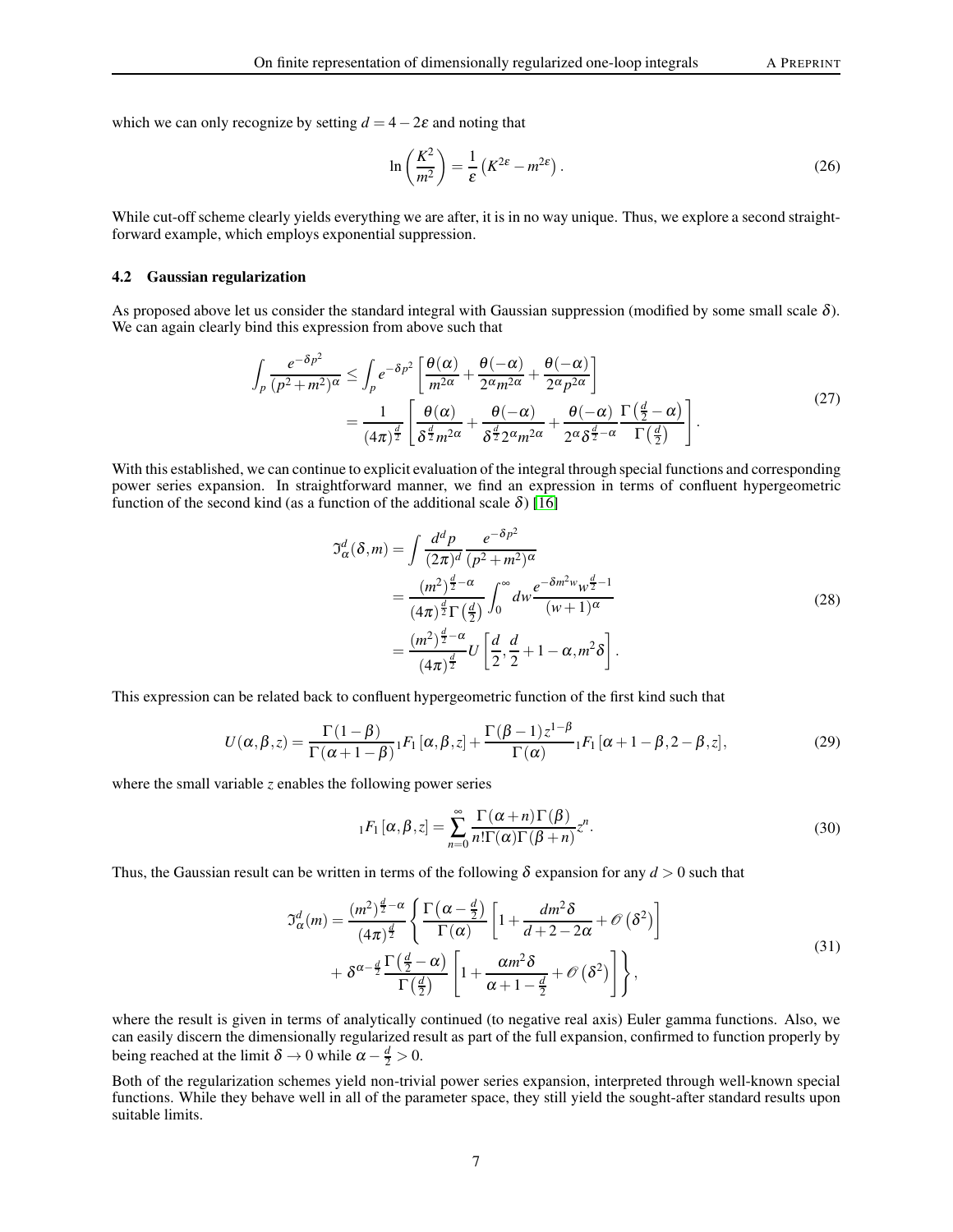# 5 UV finite mapping

By looking back to the structure that can be clearly seen in equations [\(23\)](#page-5-0) and [\(31\)](#page-6-0), we recognize that on the convergent expansions  $I^d_\alpha(m)$  corresponds to elements with only mass scale dependence (i.e. no Gaussian regulator nor UV cutoff). The naive idea is to extract mass dependence of said convergent integrals, but it can easily be noted that mass dependence is heavily mixed with other scales in the expansion. Instead we recognize that the function is of the form  $C(a,b) = A(a) + B(a,b)$ , where all terms in  $B(a,b)$  contain explicit *b* dependence. Now we can construct a proper operator by combining partial derivative and anti-derivative (integration without constant term) to isolate terms  $A(a)$ . The relevant relation is given by

$$
A(a) = C(a,b) - B(a,b)
$$
  
=  $\left[1 - \int db \partial_b\right] C(a,b).$  (32)

It is trivial to extend this expression to our dimensionally regularized one-loop integrals. Thus, in terms of finite range integrals we can express the integral of interest as

$$
\left[1 - \int dK \partial_K\right] \tilde{I}_{\alpha}^d(K, m) \longmapsto I_{\alpha}^d(m) \tag{33}
$$

or alternatively we can relate it to the Gaussian integrals such that

$$
\left[1 - \int d\delta \partial_{\delta}\right] \mathfrak{J}_{\alpha}^{d}(m) \longrightarrow I_{\alpha}^{d}(m). \tag{34}
$$

Unlike the traditional interpretation of dimensional regularization, with analytical continuation or divergent monomials, which are neglected, we have written an explicit mapping between two finite expressions. In addition, the mapping takes place through a simple linear operator. This formulation describes explicitly the class of suitable generalizations of the original integral, two members of which have been explicitly listed in previous sections. Hence we have found a proper two-step mapping from the initial (possibly divergent) integral to the master formula.

While still focusing in the IR finite structure, we have two structurally relevant qualities to consider: integrals with multiple scales and partial derivation with respect to quadratic mass scale(s). First, we want to ascertain that the partial derivative commutes with the introduced operator structure, producing in either case the familiar correspondence between index  $\alpha$  and differentiation. It is obvious that either of the UV finite generalizations do not follow the desired relation:

$$
\alpha \tilde{I}_{\alpha+1}^{d}(K,m) = \partial_{m^2} I_{\alpha}^{d}(m) + \mathcal{O}\left(K^{d-2\alpha}\right)
$$
  

$$
\neq \partial_{m^2} \tilde{I}_{\alpha}^{d}(K,m),
$$
 (35)

as obviously the highest order contribution in terms of *K* must vanish upon differentiation. However, all the excess terms in either expression contain explicit *K* dependence. Thus, we can write

$$
\alpha \left[ 1 - \int dK \partial_K \right] \tilde{I}_{\alpha+1}^d(K, m) = \partial_{m^2} \left[ 1 - \int dK \partial_K \right] \tilde{I}_{\alpha}^d(K, m), \tag{36}
$$

which states the sought-after symmetry. In the next section, we introduce (inspired via the derivation of Veltman's identity) a slight generalization with two massive propagators, in effect demonstrating the methods in dimensional regularization and these finite representations side-by-side. Afterwards, we further generalize this expression by including an external finite momentum scale.

## 6 Multiple non-vanishing mass scales

The computations in this section are performed to all three regularization schemes of interest. We express results in terms of known special function relations when possible, in addition to power series representations. Another interesting division is between the parts of parameter space that can be honestly re-parametrized using Feynman's technique and the rest requiring expansions using Newton's generalized binomial theorem. The former leads to intuitive and clear calculations, while the latter is at best lengthy in comparison.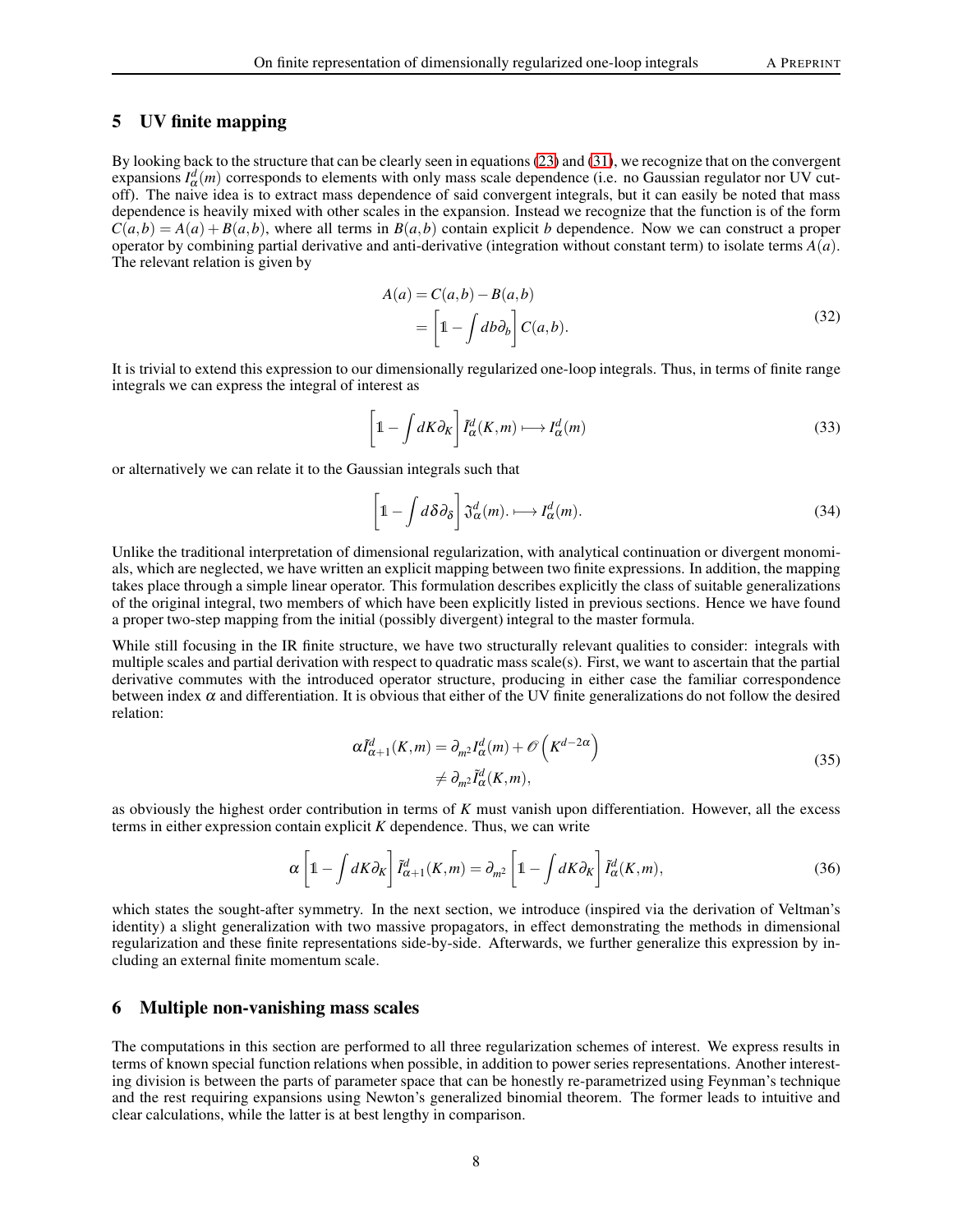#### 6.1 Dimensional regularization

Let us first define the suitable integral of interest such that the two propagators share the same loop momentum without any external contributions:

<span id="page-8-0"></span>
$$
I_{\alpha\beta}^{d}(m,M) = \int_{p} \frac{1}{(p^2 + m^2)^{\alpha}(p^2 + M^2)^{\beta}},
$$
\n(37)

where we assume the following mass hierarchy  $M > m > 0$ . Supposing first that both parameters are strictly positive,  $\alpha, \beta > 0$ . Thus, the most efficient strategy is to, again, apply Feynman parametrization, and re-write the integrand as

$$
\frac{1}{(p^2 + m^2)^{\alpha} (p^2 + M^2)^{\beta}} = \frac{\Gamma(\alpha + \beta)}{\Gamma(\alpha)\Gamma(\beta)} \int_0^1 \frac{dx x^{\alpha - 1} (1 - x)^{\beta - 1}}{\left[p^2 + x m^2 + (1 - x) M^2\right]^{\alpha + \beta}}.
$$
(38)

The simplest way to find a special function solution is to change the order integration and use the known one-loop results on the new structure arising from Feynman parametrization (effectively a change of basis). This is taken to be a well defined operation, although rigorously it is not (as the integral can be UV divergent). The steps leading to the hypergeometric representation are

$$
I_{\alpha\beta}^{d}(m) = \frac{\Gamma(\alpha+\beta)}{\Gamma(\alpha)\Gamma(\beta)} \int_{0}^{1} dx x^{\alpha-1} (1-x)^{\beta-1} \int_{p} \frac{1}{[p^{2}+x m^{2}+(1-x)M^{2}]^{\alpha+\beta}}
$$
  
\n
$$
= \frac{\Gamma(\alpha+\beta-\frac{d}{2}) (M^{2})^{\frac{d}{2}-\alpha-\beta}}{(4\pi)^{\frac{d}{2}} \Gamma(\alpha)\Gamma(\beta)} \int_{0}^{1} dx x^{\alpha-1} (1-x)^{\beta-1} \left[1-\left(1-\frac{m^{2}}{M^{2}}\right) x\right]^{\frac{d}{2}-\alpha-\beta}
$$
  
\n
$$
= \frac{\Gamma(\alpha+\beta-\frac{d}{2}) (M^{2})^{\frac{d}{2}-\alpha-\beta}}{(4\pi)^{\frac{d}{2}} \Gamma(\alpha+\beta)} {}_{2}F_{1}\left[\alpha+\beta-\frac{d}{2},\alpha,\alpha+\beta,1-\frac{m^{2}}{M^{2}}\right],
$$
\n(39)

which can be carried out for  $\alpha + \beta - \frac{d}{2} > 0$  via standard definitions. By using the well-known hypergeometric series expansion for low variable values, we find the following presentation

$$
I_{\alpha\beta}^{d}(m,M) = \frac{\Gamma\left(\alpha+\beta-\frac{d}{2}\right)(M^{2})^{\frac{d}{2}-\alpha-\beta}}{(4\pi)^{\frac{d}{2}}\Gamma(\alpha+\beta)} {}_{2}F_{1}\left[\alpha+\beta-\frac{d}{2},\alpha,\alpha+\beta,1-\frac{m^{2}}{M^{2}}\right]
$$
  

$$
= \frac{\Gamma\left(\alpha+\beta-\frac{d}{2}\right)(M^{2})^{\frac{d}{2}-\alpha-\beta}}{(4\pi)^{\frac{d}{2}}\Gamma(\alpha+\beta)} \sum_{n=0}^{\infty} \sum_{k=0}^{n} \frac{\left(\alpha+\beta-\frac{d}{2}\right)_{n}(\alpha)_{n}}{(\alpha+\beta)_{n}n!} {n \choose k} \left(-\frac{m^{2}}{M^{2}}\right)^{k}
$$
  

$$
= \frac{(M^{2})^{\frac{d}{2}-\alpha-\beta}}{(4\pi)^{\frac{d}{2}}\Gamma(\alpha)} \sum_{n=0}^{\infty} \sum_{k=0}^{n} \frac{\Gamma\left(\alpha+\beta-\frac{d}{2}+n\right)\Gamma(\alpha+n)}{\Gamma(\alpha+\beta+n)} \frac{1}{k!(n-k)!} \left(-\frac{m^{2}}{M^{2}}\right)^{k}.
$$
 (40)

However, it is useful to instead consider the integral in broader sense, first limiting to convergent subset (of parameters) and then after suitable expansion, continuing the finite expression over to the complement subset. This structure is more easily recognizable in other regularization schemes, which motivates these steps:

$$
I_{\alpha\beta}^{d}(m,M) = \frac{1}{(4\pi)^{\frac{d}{2}}\Gamma(\frac{d}{2})} \left[ \int_{0}^{M^{2}} dt \frac{t^{\frac{d}{2}-1}}{(t+m^{2})^{\alpha}(t+M^{2})^{\beta}} + \int_{M^{2}}^{\infty} dt \frac{t^{\frac{d}{2}-1}}{(t+m^{2})^{\alpha}(t+M^{2})^{\beta}} \right]
$$
  

$$
= \frac{M^{d-2\beta}}{(4\pi)^{\frac{d}{2}}\Gamma(\frac{d}{2})} \int_{0}^{1} \frac{dw w^{\frac{d}{2}-1}}{(M^{2}w+m^{2})^{\alpha}(w+1)^{\beta}} - \frac{M^{d-2\alpha-2\beta}}{(4\pi)^{\frac{d}{2}}\Gamma(\frac{d}{2})} \sum_{n,k=0}^{\infty} {\binom{-\alpha}{n}} {\binom{-\beta}{k}} \left(\frac{m^{2}}{M^{2}}\right)^{n} \frac{1}{\frac{d}{2}-\alpha-\beta-n-k}.
$$
 (41)

#### 6.2 Gaussian regularization

The Gaussian suppression is added to the generalized integral of equation [\(37\)](#page-8-0) as demonstrated in earlier sections:

$$
\mathfrak{J}_{\alpha\beta}^{d}(\delta, m, M) = \frac{1}{(2\pi)^{d}} \int d\Omega_{d} \int_{0}^{\infty} dp p^{d-1} \frac{e^{-\delta p^{2}}}{(p^{2} + m^{2})^{\alpha} (p^{2} + M^{2})^{\beta}} \n= \frac{(m^{2})^{\frac{d}{2} - \alpha}}{(4\pi)^{\frac{d}{2}} \Gamma(\frac{d}{2}) (M^{2})^{\beta}} \int_{0}^{\infty} dw \frac{e^{-m^{2} \delta w} w^{\frac{d}{2} - 1}}{\left(1 + \frac{m^{2}}{M^{2}} w\right)^{\beta} (w + 1)^{\alpha}}.
$$
\n(42)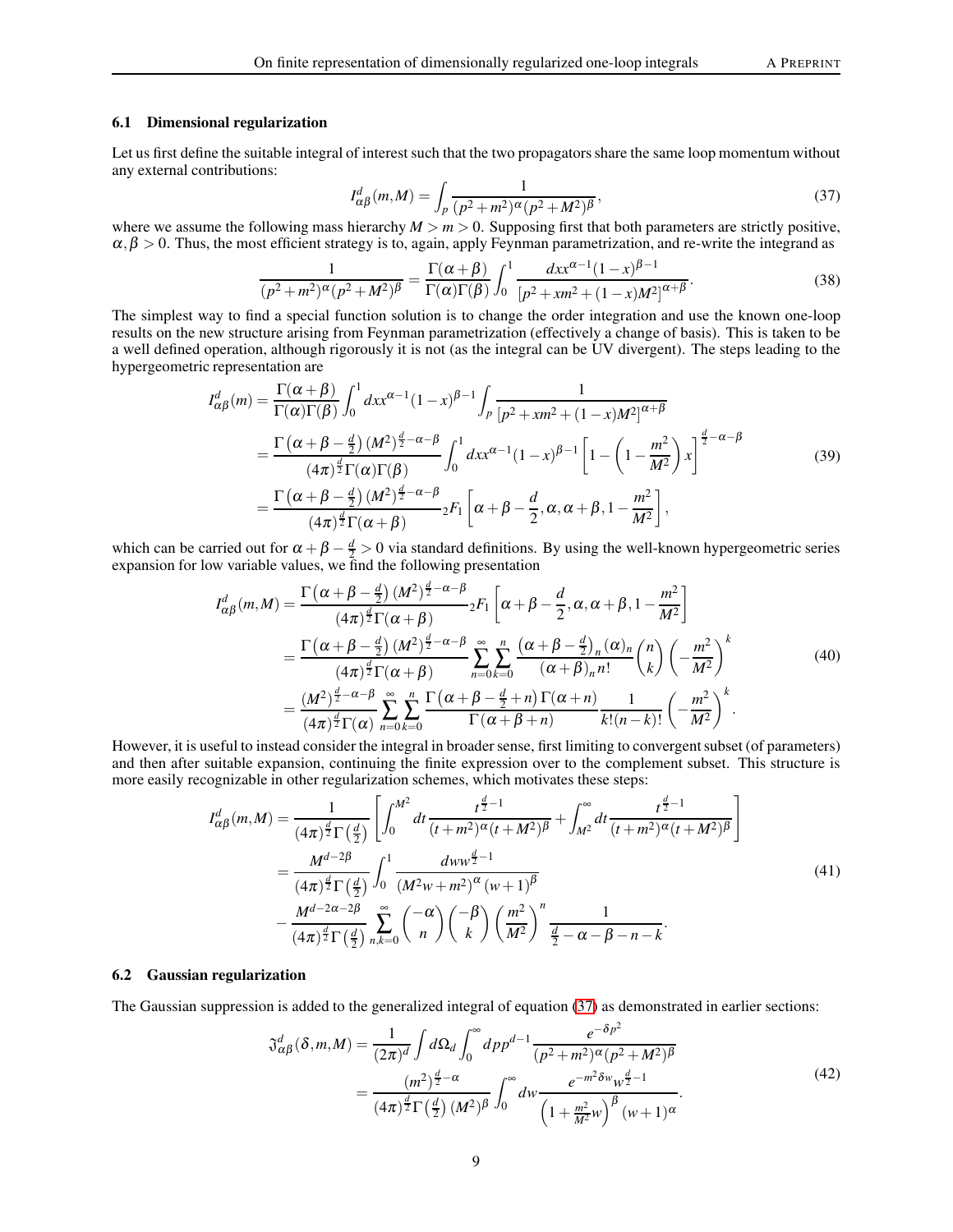Here we encounter an obstacle of sorts. There seems not to be a traditional special function representation to the structure as it is (even though it outwardly seems to be a somewhat straightforward generalization). Thus, we start considering it a bit more carefully, and in a manner similar to the one shown above. First let us, re-write the expression using Feynman parametrization for positive parameter values  $\alpha, \beta > 0$ ,

$$
\mathfrak{J}^{d}_{\alpha\beta}(\delta, m, M) = \frac{\Gamma(\alpha + \beta)}{\Gamma(\alpha)\Gamma(\beta)} \int_{p} \int_{0}^{1} dx x^{\alpha - 1} (1 - x)^{\beta - 1} \frac{e^{-\delta p^{2}}}{[p^{2} + x m^{2} + (1 - x) M^{2}]^{\alpha + \beta}}
$$
\n
$$
= \frac{\Gamma(\alpha + \beta - \frac{d}{2})}{\Gamma(\alpha)\Gamma(\beta)} \int_{0}^{1} dx x^{\alpha - 1} (1 - x)^{\beta - 1} \mathfrak{J}^{d}_{\alpha + \beta} [x m^{2} + (1 - x) M^{2}], \qquad (43)
$$

where we noted that we can change the order of integration as the integrand is finite in either order (Fubini's theorem). Now, the structure can be decomposed the integral into terms containing regularization scale and the sole term not containing it:

$$
\mathfrak{J}^{d}_{\alpha\beta}(\delta, m, M) = \frac{\Gamma\left(\alpha + \beta - \frac{d}{2}\right)}{\Gamma(\alpha)\Gamma(\beta)} \int_{0}^{1} dx x^{\alpha - 1} (1 - x)^{\beta - 1} I^{d}_{\alpha\beta} \left[ x m^{2} + (1 - x) M^{2} \right] + F(\delta, m, M)
$$
\n
$$
= I^{d}_{\alpha\beta}(m, M) + F(\delta, m, M), \tag{44}
$$

where we have  $\left[1 - \int d\delta\partial_{\delta}\right] F(\delta, m, M) = 0$ , as  $F(\delta, m, M)$  contains in each term some explicit  $\delta$  dependence. Hence, we can write a generalized statement of what we had earlier, such that

$$
\left[1 - \int d\delta \partial_{\delta}\right] \mathfrak{I}^{d}_{\alpha\beta}(m, M) \longmapsto I^{d}_{\alpha\beta}(m, M). \tag{45}
$$

Finally, we consider the remaining parts of parameter space by expanding the integral in earnest. For generic values of  $\alpha$  and  $\beta$ , we can write the following steps

$$
\mathfrak{J}_{\alpha\beta}^{d}(\delta, m, M) = \frac{1}{(2\pi)^{d}} \int d\Omega_{d} \int_{0}^{\infty} dp p^{d-1} \frac{e^{-\delta p^{2}}}{(p^{2}+m^{2})^{\alpha}(p^{2}+M^{2})^{\beta}} \n= \frac{M^{d-2\alpha}}{(4\pi)^{\frac{d}{2}} \Gamma(\frac{d}{2})} \left[ \int_{0}^{1} dw \frac{e^{-M^{2}\delta w} w^{\frac{d}{2}-1}}{(m^{2}+M^{2}w)^{\beta}(w+1)^{\alpha}} \n+ \frac{1}{M^{2\beta}} \int_{1}^{\infty} dt \frac{e^{-M^{2}\delta w} w^{\frac{d}{2}-\alpha-\beta-1}}{\left(\frac{m^{2}}{M^{2}w}+1\right)^{\beta}(1+\frac{1}{w})^{\alpha}} \right] \n= \frac{M^{d-2\alpha}}{(4\pi)^{\frac{d}{2}} \Gamma(\frac{d}{2})} \sum_{n=0}^{\infty} \frac{(\delta M^{2})^{n}}{n!} \int_{0}^{1} dw \frac{w^{\frac{d}{2}+n-1}}{(m^{2}+M^{2}w)^{\beta}(w+1)^{\alpha}} \n+ \frac{M^{d-2\alpha-2\beta}}{(4\pi)^{\frac{d}{2}} \Gamma(\frac{d}{2})} \sum_{n,k=0}^{\infty} \left(-\alpha \right) \left(-\beta \right) \left(\frac{m^{2}}{M^{2}}\right)^{n} \int_{1}^{\infty} dw e^{-M^{2}\delta w} w^{\frac{d}{2}-\alpha-\beta-n-k-1} \n= \frac{M^{d-2\alpha}}{(4\pi)^{\frac{d}{2}} \Gamma(\frac{d}{2})} \sum_{n=0}^{\infty} \frac{(\delta M^{2})^{n}}{n!} \int_{0}^{1} dw \frac{w^{\frac{d}{2}+n-1}}{(m^{2}+M^{2}w)^{\beta}(w+1)^{\alpha}} \n+ \frac{M^{d-2\alpha-2\beta}}{(4\pi)^{\frac{d}{2}} \Gamma(\frac{d}{2})} \sum_{n,k=0}^{\infty} \left(-\alpha \right) \left(-\beta \right) \left(\frac{m^{2}}{M^{2}}\right)^{n} E_{-\frac{d}{2}+\alpha+\beta+n+k+1}(\delta M^{2
$$

where the last expression is given in terms of exponential integrals. This result can be related back to the one found in dimensional regularization by considering the small variable expansion of exponential integral:

$$
E_{\omega}(x) = x^{\omega} \left[ \frac{\Gamma(1 - \omega)}{x} + \mathcal{O}\left(x^5\right) \right] + \frac{1}{\omega - 1} + \mathcal{O}(x). \tag{47}
$$

Thus, we can write explicitly

$$
\mathfrak{J}_{\alpha\beta}^{d}(m,M) = I_{\alpha\beta}^{d}(m,M) + G(\delta, m,M),
$$
\n(48)

where each term in  $G(\delta, m, M)$  is dependent on the scale  $\delta$ . This again verifies the relevant operator identity that takes place when the expression can be Feynman parametrized. Thus, we can recognize that the series expansions are the finite analytic continuation we were after.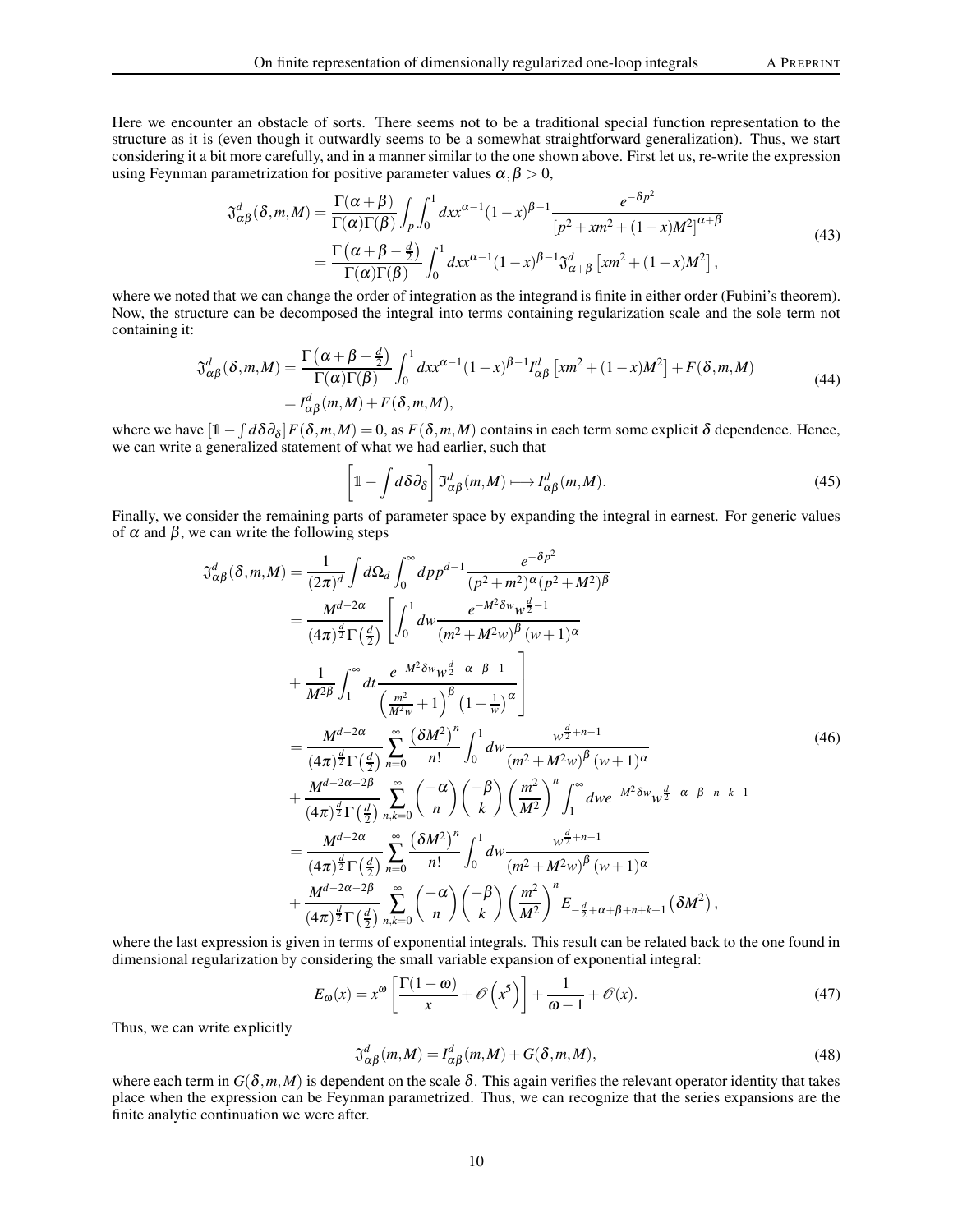## 6.3 UV cut-off

We again modify the integrand by inserting a suitable Heaviside step function. Thus, our new integral of interest can be re-written such that

$$
\tilde{I}_{\alpha\beta}^{d}(K,m,M) = \frac{1}{(2\pi)^{d}} \int d\Omega_{d} \int_{0}^{K} dp \frac{p^{d-1}}{(p^{2}+m^{2})^{\alpha}(p^{2}+M^{2})^{\beta}} \n= \frac{K^{d}}{(4\pi)^{\frac{d}{2}}\Gamma(\frac{d}{2})} \int_{0}^{1} \frac{dww^{\frac{d}{2}-1}}{(K^{2}w+m^{2})^{\alpha}(K^{2}w+M^{2})^{\beta}} \n= \frac{K^{d}}{(4\pi)^{\frac{d}{2}}\Gamma(\frac{d}{2}) (m^{2})^{\alpha}(M^{2})^{\beta}} \int_{0}^{1} \frac{dww^{\frac{d}{2}-1}}{(\frac{K^{2}}{m^{2}}w+1)^{\alpha} (\frac{K^{2}}{M^{2}}w+1)^{\beta}}
$$
\n(49)

The remaining integral can be associated with Appell's hypergeometric function for positive parameter values. The explicit identity is given by [\[17\]](#page-18-11)

$$
\int_0^1 dx \frac{x^{\alpha-1}(1-x)^{\gamma-\alpha-1}}{(1-x\nu)^{\beta}(1-x\nu)^{\delta}} = \frac{\Gamma(\alpha)\Gamma(\gamma-\alpha)}{\Gamma(\gamma)} F_1[\alpha,\beta,\delta,\gamma,\nu,\nu].
$$
\n(50)

Thus, we can write the full solution as

$$
\tilde{I}^{d}_{\alpha\beta}(K,m,M) = \frac{K^{d}}{(4\pi)^{\frac{d}{2}}\Gamma(1+\frac{d}{2})(m^{2})^{\alpha}(M^{2})^{\beta}}F_{1}\left[\frac{d}{2},\alpha,\beta,\frac{d}{2}+1,-\frac{K^{2}}{m^{2}},-\frac{K^{2}}{M^{2}}\right].
$$
\n(51)

While this special function solution is rather elegant looking, the easiest method to extract the dimensionally regularized structure, is again through Feynman parametrization (for convergent  $\alpha, \beta > 0$ ). Thus, performing expansion over  $K^2 \gg M^2, m^2$ , we are able to change the order of integration, with solely finite integrands in finite ranges. This allows us to write

$$
\tilde{I}_{\alpha\beta}^{d}(m,M) = \int_{0}^{1} dx x^{\alpha-1} (1-x)^{\beta-1} \tilde{I}_{\alpha+\beta}^{d} [x m^{2} + (1-x) M^{2}]
$$
  
=  $I_{\alpha\beta}^{d}(m,M) + K^{d-2\alpha} G(K,m,M),$  (52)

where the cut-off has been fully contained in the isolated term on the right-hand side. Let us again note that each term in  $K^{d-2\alpha}G(K,m,M)$  contains explicit cut-off scale dependence and thus  $[\mathbb{1}-\int dK\partial_K]K^{d-2\alpha}G(K,m,M)=0$ . This allows us to perform a same type of generalization as shown in previous section

$$
\left[1 - \int dK \partial_K\right] \tilde{I}_{\alpha\beta}^d(K, m, M) \longmapsto I_{\alpha\beta}^d(m, M). \tag{53}
$$

However, the results above have been limited to a subset of interesting cases. Hence, we approach the integral through a suitable decomposition and expansion to associate the result explicitly with the sought-after structure via dimensional regularization. The steps are given by

$$
\tilde{I}_{\alpha\beta}^{d}(K,m,M) = \frac{1}{(2\pi)^{d}} \int d\Omega_{d} \int_{0}^{K} dp \frac{p^{d-1}}{(p^{2}+m^{2})^{\alpha}(p^{2}+M^{2})^{\beta}} \n= \frac{M^{d-2\beta}}{(4\pi)^{\frac{d}{2}}\Gamma(\frac{d}{2})} \int_{0}^{1} \frac{dw w^{\frac{d}{2}-1}}{(M^{2}w+m^{2})^{\alpha}(w+1)^{\beta}} \n+ \frac{K^{d-2\alpha-2\beta}}{(4\pi)^{\frac{d}{2}}\Gamma(\frac{d}{2})} \int_{\frac{M^{2}}{K^{2}}}^{1} dt \frac{t^{\frac{d}{2}-1}}{(t+\frac{m^{2}}{K^{2}})^{\alpha}(\frac{M^{2}}{K^{2}}+t)^{\beta}} \n= \frac{M^{d-2\beta}}{(4\pi)^{\frac{d}{2}}\Gamma(\frac{d}{2})} \int_{0}^{1} \frac{dw w^{\frac{d}{2}-1}}{(M^{2}w+m^{2})^{\alpha}(w+1)^{\beta}} \n+ \frac{K^{d-2\alpha-2\beta}}{(4\pi)^{\frac{d}{2}}\Gamma(\frac{d}{2})} \sum_{n,k=0}^{\infty} {\binom{-\alpha}{n}} {\binom{-\beta}{k}} {\binom{m^{2}}{K^{2}}}^{n} {\binom{M^{2}}{K^{2}}} \frac{k}{\frac{d}{2}-\alpha-\beta-n-k} \left[1-{\binom{M^{2}}{K^{2}}}^{q^{2}-\alpha-\beta-n-k} \right] \n= I_{\alpha\beta}^{d}(m,M) + \frac{K^{d-2\alpha-2\beta}}{(4\pi)^{\frac{d}{2}}\Gamma(\frac{d}{2})} \sum_{n,k=0}^{\infty} {\binom{-\alpha}{n}} {\binom{-\beta}{k}} {\binom{m^{2}}{K^{2}}}^{n} {\binom{M^{2}}{K^{2}}}^{k} \frac{1}{\frac{d}{2}-\alpha-\beta-n-k},
$$
\n(54)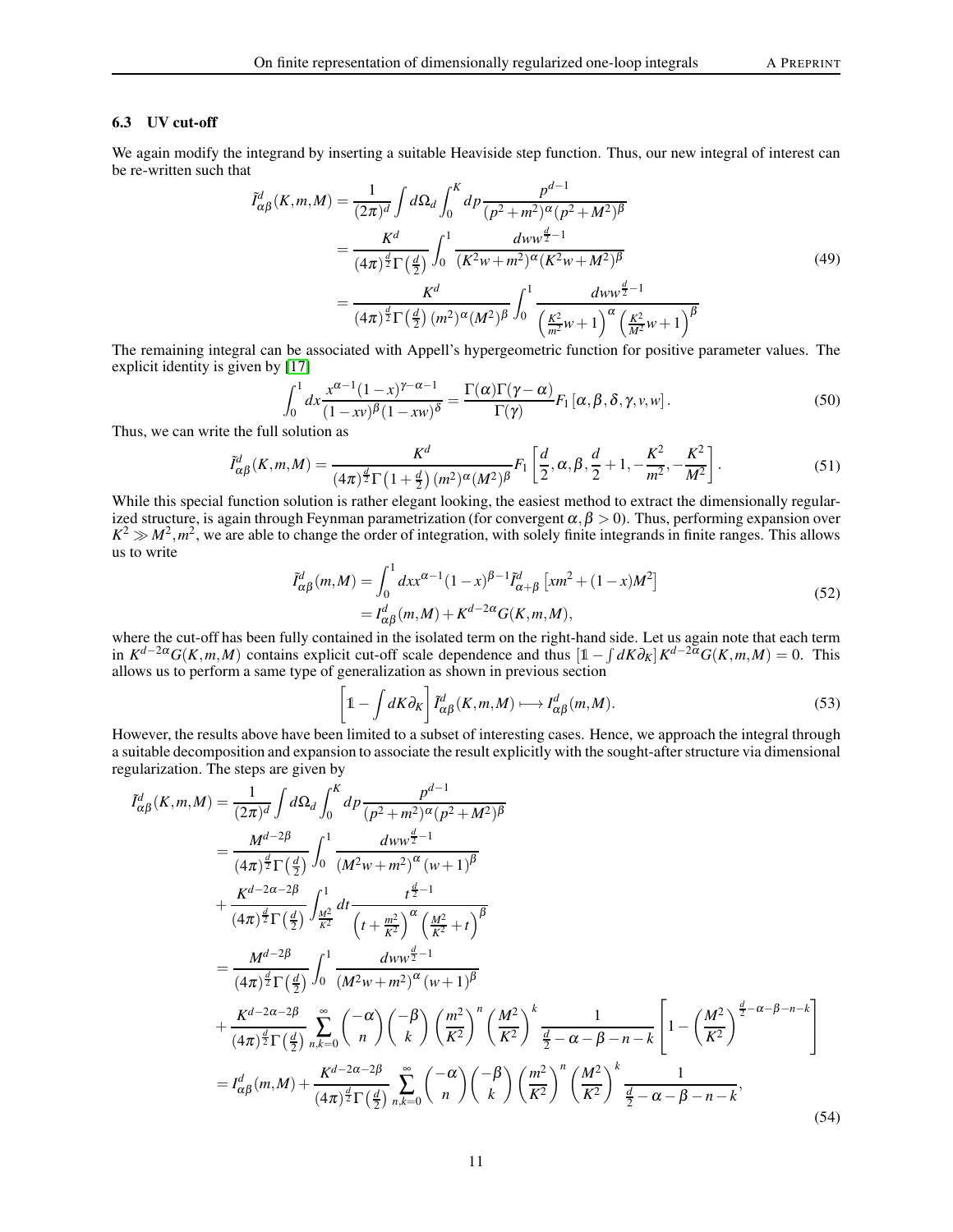where we have explicitly isolated the contributions due to the cut-off in a convergent power series. As is obvious, this result further confirms the structure of the mapping.

## 7 External momentum at one-loop

A natural continuation to the explicit computations is to establish how the generalized integrals treat an external momentum (as an added scale). For dimensional regularization this type of question is trivial, as it is taken care of by merely changing integration variable by a constant vector,  $p \mapsto p + k$ , such that

$$
\int_{p} \frac{1}{[(p+k)^2 + m^2]^{\alpha}} \longmapsto I_{\alpha}^d(m). \tag{55}
$$

The UV finite schemes can be associated both efficiently and inefficiently. The naive way would involve blindly setting the cut-off with respect to the loop momentum. However, this leads to the need to evaluate *d*-dimensional angular integrals as part of the expansion. This complication can be avoided by applying some thought. We instead use the explicit shape given to us, and use regularization on the propagator such that

$$
\tilde{I}_{\alpha}^{d}(K,k,m) = \int_{p} \frac{\theta(K - |p+k|)}{[(p+k)^{2} + m^{2}]^{\alpha}} \longrightarrow \tilde{I}_{\alpha}^{d}(K,m),
$$
\n(56)

where we have performed the change of integration variable as usual. This is the first indicator on the essence of this regulatory structure being more (efficiently) related to the propagator structure at one-loop level, than the loop momentum. A similar straight-forward interpretation can be found for the Gaussian case, association being tied to propagator and not the loop momentum:

$$
\mathfrak{I}_{\alpha}^{d}(\delta, k, m) = \int_{p} \frac{e^{-\delta(p+k)^{2}}}{[(p+k)^{2}+m^{2}]^{\alpha}} \longrightarrow \mathfrak{I}_{\alpha\beta}^{d}(\delta, m). \tag{57}
$$

#### 7.1 External momentum and two mass scales

While the reasoning given above is convenient for cases with a single propagator structure, upon adding another one, we can no longer find a unique propagator momentum to use in either of the regularization schemes. In this sense consider the first cases with positive  $\beta$  and  $\gamma$ , which allow us to perform Feynman parametrization on the integrand such that

$$
\int_{p} \frac{1}{(p^2 + m^2)^{\beta} [(p+k)^2 + M^2]^{\gamma}} = \frac{\Gamma(\gamma + \beta)}{\Gamma(\beta)\Gamma(\gamma)} \int_{p} \int_{0}^{1} \frac{dx x^{\gamma - 1} (1 - x)^{\beta - 1}}{[(p+ x k)^2 + x(1 - x)k^2 + xM^2 + (1 - x)m^2]^{\gamma + \beta}}.
$$
(58)

In a sense we can again see the re-parametrization as a linear combination over proper one-loop propagators, which we in turn regularize such that we add either the exponential suppression or cut-off but now with  $p \mapsto p + xk$  to the integrand. Explicitly this reads

$$
\frac{1}{[(p+sk)^2 + x(1-x)k^2 + xM^2 + (1-x)m^2]^{\gamma+\beta}} \longmapsto \frac{\theta (K - |p+sk|)}{[(p+sk)^2 + x(1-x)k^2 + xM^2 + (1-x)m^2]^{\gamma+\beta}}.
$$
(59)

This allows us to explicitly change the integration order (once again) and thus achieve the sought-after dimensionally regularized structure to isolate.

Supposing that we are disallowed from using Feynman parameterization, by the merit of having generic values of parameters, our only option is to expand. As the computation is a tiny bit messy, we only perform it for the cut-off regularization. In addition let us ignore the angular part of the integral so far. Effectively, we have now a propagator with angular dependence which we can not fully isolate, and as we perform proper regularization on the angular part, we choose to perform the radial integral first and compare that to what we get with dimensional regularization (i.e. infinity limit with convergent integral). Let us write first

$$
\int_{p} \frac{1}{(p^2 + m^2)^{\alpha} [(p+k)^2 + M^2]^{\beta}} \longmapsto J = \int_0^K dp \frac{p^{d-1}}{(p^2 + m^2)^{\alpha} [(p+k)^2 + k^2(1-z^2) + M^2]^{\beta}}
$$
(60)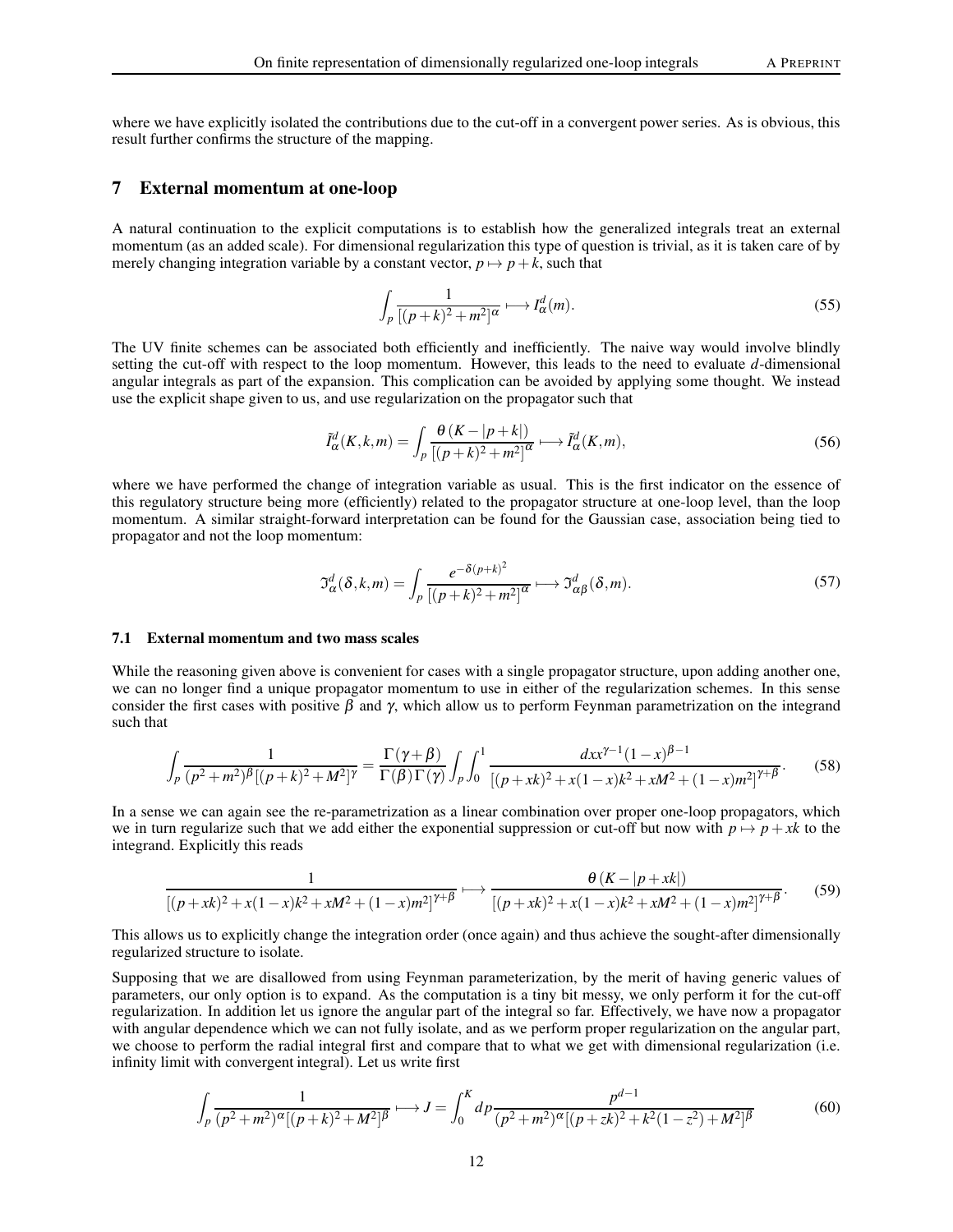where denote the cosine related to the dot product by *z*. The actual computation is achieved by expanding the more convoluted propagator in two different limits using Newton's generalization of binomial theorem. Thus, we find

$$
J = \sum_{n=0}^{\infty} \sum_{l=0}^{2n} {\binom{-\beta}{n}} {\binom{2n}{l}} \frac{(zk)^{2n-l}}{[k^2(1-z^2)+M^2]^{\beta+n}} \int_0^K dp \frac{p^{d+l-1}\theta\left(\sqrt{k^2(1-z^2)+M^2}-p-zk\right)}{(p^2+m^2)^{\alpha}}
$$
  
+ 
$$
\sum_{n,l=0}^{\infty} {\binom{-\beta}{n}} {\binom{-2\beta-2n}{l}} \frac{[k^2(1-z^2)+M^2]^n}{(zk)^{-l}} \int_0^K dp \frac{p^{d-2\beta-l-1}\theta\left(p+zk-\sqrt{k^2(1-z^2)+M^2}\right)}{(p^2+m^2)^{\alpha}}
$$
(61)

of which only the latter part contributes to the interesting elements related to the cut-off. The former integral obviously is further cut down by the added Heaviside function. By supposing the latter lower limit non-vanishing and denoting it  $A(z) = -zk + \sqrt{k^2(1-z^2) + M^2} > 0$ , we can specifically consider

$$
\int_{A(z)}^{K} dp \frac{p^{d-2\beta-l-1}}{(p^2+m^2)^{\alpha}} = m^{d-2\beta-l} \int_{\frac{A(z)}{m}}^{\frac{K}{m}} dt \frac{t^{\frac{d-1}{2}-\beta-1}}{(t+1)^{\alpha}}
$$
  
\n
$$
= \theta \left(1 - \frac{A(z)}{m}\right) m^{d-2\beta-l} \sum_{j=0}^{\infty} {\binom{-\alpha}{j}} \left[ \int_{\frac{A(z)}{m}}^{1} dt \frac{t^{\frac{d-1}{2}+j-\beta-1}}{t^{\frac{d-1}{2}-\alpha-j-\beta-1}} + \int_{1}^{\frac{K}{m}} dt \frac{t^{\frac{d-1}{2}-\alpha-j-\beta-1}}{t^{\frac{d-1}{2}-\alpha-j-\beta-1}} \right]
$$
  
\n
$$
+ \theta \left(\frac{A(z)}{m} - 1\right) m^{d-2\beta-l} \sum_{j=0}^{\infty} {\binom{-\alpha}{j}} \left\{ \frac{\theta \left(1 - \frac{A(z)}{m}\right)}{\frac{d-1}{2} + j - \beta} \left[ \frac{A(z)}{m} \right]^{\frac{d-1}{2}+j-\beta} + \frac{\theta \left(\frac{A(z)}{m} - 1\right)}{\frac{d-1}{2} - \alpha - j - \beta} \left[ \frac{A(z)}{m} \right]^{\frac{d-1}{2} - \alpha - j - \beta} - \frac{\theta \left(1 - \frac{A(z)}{m}\right)}{\frac{d-1}{2} + j - \beta} \right\}
$$
  
\n
$$
+ m^{d-2\beta-l} \sum_{j=0}^{\infty} {\binom{-\alpha}{j}} \frac{1}{\frac{d-1}{2} - \alpha - j - \beta} {\binom{K}{m}}^{\frac{d-1}{2} - \alpha - j - \beta} .
$$
  
\n(62)

In this sense, we have established the isolation of the scale even in the case we can not perform regularization efficiently. Hence, we recognize that with the cut-off, the UV region is un-problematic in terms of external momenta. A similar argument can be achieved for Gaussian regularization. At this point we have explored UV behaviour and structures enough to have a sense of how the schemes are implemented and how they relate to the dimensional regularization. What remains is to consider the implementation of scaleless integrals, and treatment of IR divergences.

# 8 Single scale IR structure

In order to consider the vanishing loop integrals via Veltman's identity, we must define an IR finite structure corresponding to the cases we aim to compute. An obvious boon to this is the expansion of parameter space to allow for negative dimensions  $d < 0$ . As we exclusively discuss integrals of radial type here, these new values of parameters can be interpreted solely through [\(6\)](#page-1-1), with said integral acting as an axiom. The sole complication afterwards relates to the convergence of the axiomatic integral, which in turn can be treated by re-defining all radial integrals in the negative (and positive) dimensional axis through either Gaussian or cut-off regularization scheme. This is further discussed in an upcoming article.

The simplest approach involves recycling the scales we already possess. Specifically we define the finite range integral in terms of the familiar cut-off additionally in the lower end of the integral, such that

$$
\mathfrak{K}_{\alpha}^{d}(K,m) = \frac{2}{(4\pi)^{\frac{d}{2}}\Gamma(\frac{d}{2})} \int_{\frac{1}{K}}^{K} dp \frac{p^{d-1}}{(p^2 + m^2)^{\alpha}}.
$$
\n(63)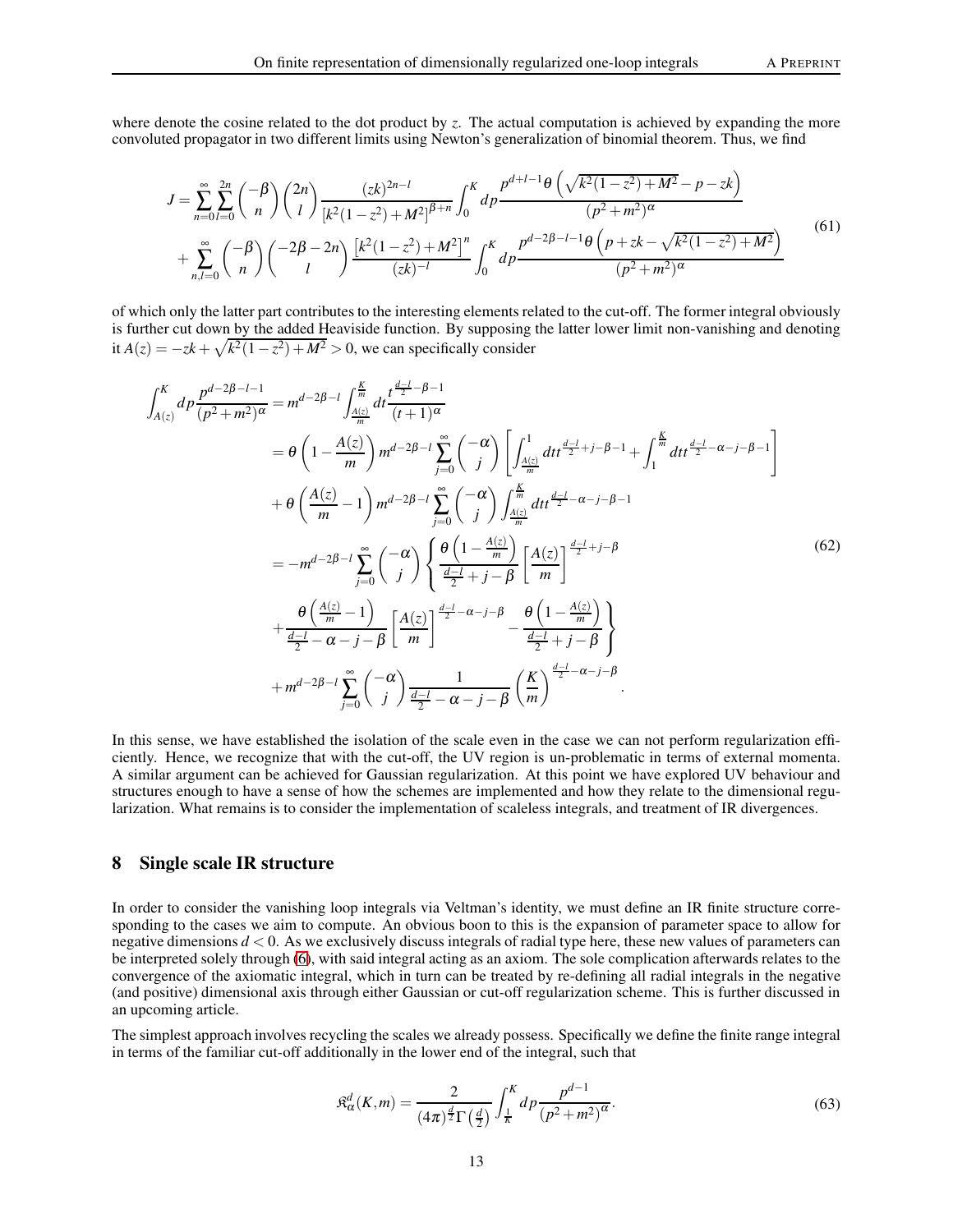By considering the vanishing mass scale limit  $m \to 0$ , the integral becomes

J *<sup>d</sup>*

$$
\mathfrak{K}_{\alpha}^{d}(K) \equiv \frac{1}{(2\pi)^{d}} \int d\Omega_{d} \int_{\frac{1}{K}}^{K} dp p^{d-1-2\alpha}
$$
\n
$$
= \frac{2}{(4\pi)^{\frac{d}{2}} \Gamma(\frac{d}{2})} \int_{0}^{\frac{K^{2}-1}{K}} dv \left(v + \frac{1}{K}\right)^{d-2\alpha-1}
$$
\n
$$
= \frac{2}{d-2\alpha} \frac{1}{(4\pi)^{\frac{d}{2}}} \left[K^{d-2\alpha} - \frac{1}{K^{d-2\alpha}}\right].
$$
\n(64)

Similarly we can write for the Gaussian integral another IR finite variant. The new prescription could be defined in a somewhat symmetric Gaussian fashion, such that we would replace in the exponent  $\delta p^2 \mapsto \delta \left( p^2 + \frac{1}{p^2} \right)$  $\frac{1}{p^2}$ . However, this leads to somewhat convoluted structures, most of which can not be given in terms of well known special functions. Thus, we instead construct the IR finiteness by performing a suitable lower integration limit (IR cut-off) such that

$$
\mathscr{J}_{\alpha}^{d}(\delta, m) = \frac{2}{(4\pi)^{\frac{d}{2}}\Gamma(\frac{d}{2})} \int_{\delta}^{\infty} dp \frac{e^{-\delta p^{2}} p^{d-1}}{(p^{2}+m^{2})^{\alpha}}.
$$
\n(65)

Hence, upon taking the massless limit, we find an expression in terms of confluent hypergeometric function of the second kind:

$$
\mathscr{J}_{\alpha}^{d}(\delta) = \frac{2}{(4\pi)^{\frac{d}{2}}\Gamma(\frac{d}{2})} \int_{\delta}^{\infty} d\rho e^{-\delta \rho^{2}} \rho^{d-1-2\alpha}
$$
\n
$$
= \frac{e^{-\delta^{3}}}{(4\pi)^{\frac{d}{2}}\Gamma(\frac{d}{2})} \int_{0}^{\infty} dt e^{-\delta t} (t + \delta^{2})^{\frac{d}{2}-\alpha-1}
$$
\n
$$
= \frac{\delta^{d-2\alpha} e^{-\delta^{3}}}{(4\pi)^{\frac{d}{2}}\Gamma(\frac{d}{2})} \int_{0}^{\infty} d\nu e^{-\delta^{3} \nu} (\nu + 1)^{\frac{d}{2}-\alpha-1}
$$
\n
$$
= \frac{\delta^{d-2\alpha} e^{-\frac{\delta^{3}}{m^{2}}}}{(4\pi)^{\frac{d}{2}}\Gamma(\frac{d}{2})} U\left[1, \frac{d}{2}-\alpha, \delta^{3}\right].
$$
\n(66)

In either case listed above, the expansion of the results is mapped to vanishing value via the familiar scale extraction operator, such that

$$
\left[1 - \int dK \partial_K\right] \bar{I}_{\alpha}^d(K) = \left[1 - \int d\delta \partial_{\delta}\right] \mathcal{J}_{\alpha}^d(\delta) = 0. \tag{67}
$$

However, now the results given to the UV finite structures do no longer automatically agree with these limiting finite IR structures. Thus, we need to re-establish the mapping for non-vanishing masses. First note that in case of the cut-off, we can relate the IR finite entity to the familiar UV finite entity such that

$$
\mathfrak{K}_{\alpha}^{d}(K,m) = \frac{2}{(4\pi)^{\frac{d}{2}}\Gamma(\frac{d}{2})} \int_{\frac{1}{K}}^{K} dp \frac{p^{d-1}}{(p^{2}+m^{2})^{\alpha}}
$$
\n
$$
= \tilde{I}_{\alpha}^{d}(K,m) - \tilde{I}_{\alpha}^{d}\left(\frac{1}{K},m\right).
$$
\n(68)

Here we note that the latter element corresponds to

$$
\tilde{I}_{\alpha}^{d}\left(\frac{1}{K},m\right) = \frac{K^{-d}}{(4\pi)^{\frac{d}{2}}\Gamma\left(1+\frac{d}{2}\right)(m^{2})^{\alpha}} {}_{2}F_{1}\left[\alpha,\frac{d}{2},1+\frac{d}{2},-\frac{1}{K^{2}m^{2}}\right] \\
= \frac{K^{-d}}{(4\pi)^{\frac{d}{2}}\Gamma\left(1+\frac{d}{2}\right)(m^{2})^{\alpha}} \left[1+\mathcal{O}\left(\frac{1}{K^{2}m^{2}}\right)\right].
$$
\n(69)

Thus, we recognize that  $\left[\mathbb{1} - \int dK \partial_K\right] \tilde{I}_{\alpha}^d\left(\frac{1}{K}, m\right) = 0$ . Hence, we can indeed use this extension to allow for proper IR behaviour, yielding (including Veltman's identity) a generic expression

$$
\left[1 - \int dK \partial_K\right] \mathfrak{K}^d_{\alpha}(K, m) \longmapsto I^d_{\alpha}(m). \tag{70}
$$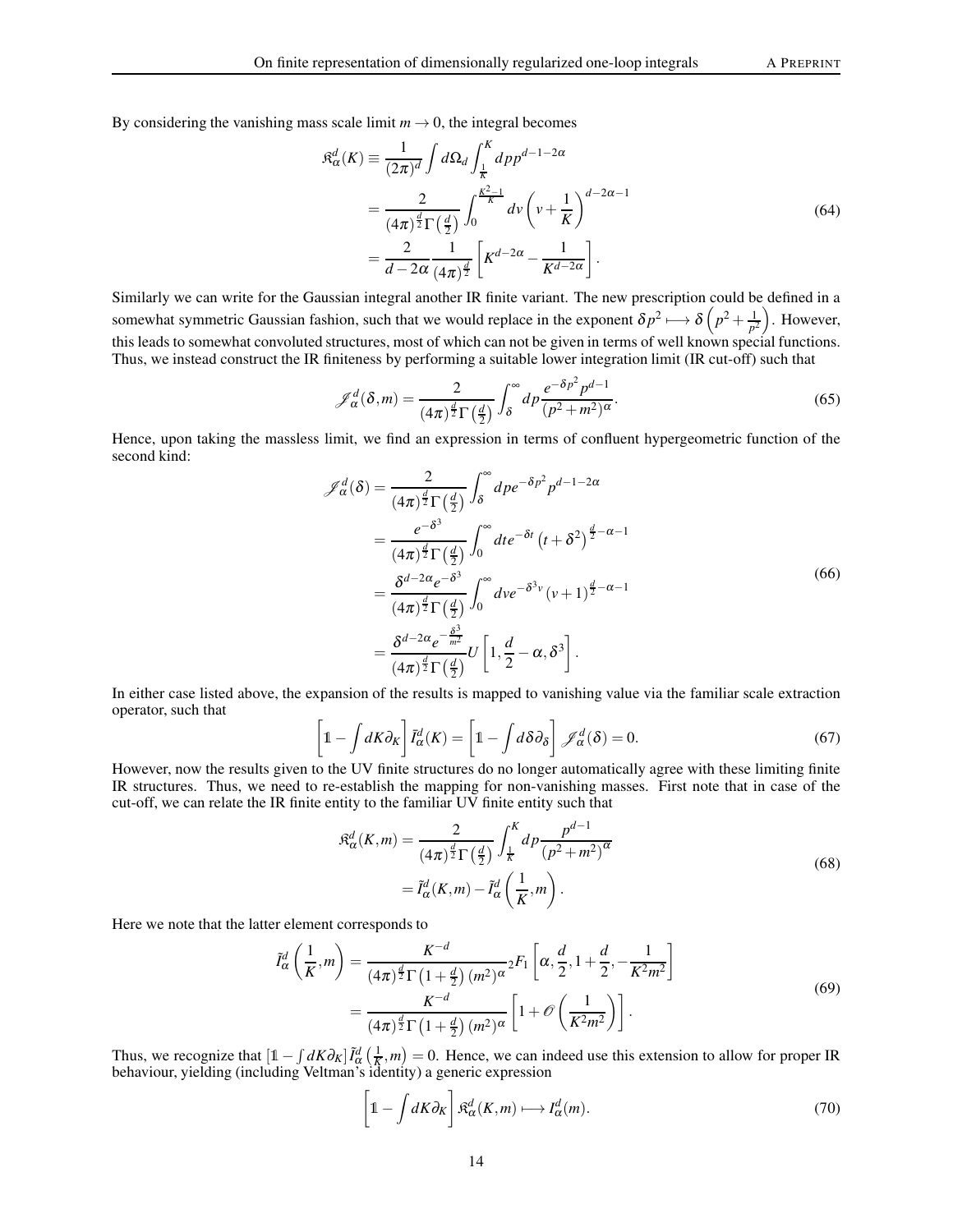In case of the mixed Gaussian integral we find instead

$$
\mathcal{J}_{\alpha}^{d}(\delta, m) \equiv \frac{2}{(4\pi)^{\frac{d}{2}}\Gamma(\frac{d}{2})} \int_{\delta}^{\infty} d\rho e^{-\delta p^{2}} \frac{p^{d-1}}{(p^{2}+m^{2})^{\alpha}}
$$

$$
= \mathfrak{J}_{\alpha}^{d}(m) - \frac{1}{(4\pi)^{\frac{d}{2}}\Gamma(\frac{d}{2})} \int_{0}^{\delta^{2}} dte^{-\delta t} \frac{t^{\frac{d}{2}-1}}{(t+m^{2})^{\alpha}}
$$

$$
= \mathfrak{J}_{\alpha}^{d}(m) - \frac{\delta^{d}m^{-2\alpha}}{(4\pi)^{\frac{d}{2}}\Gamma(\frac{d}{2})} \int_{0}^{1} d\nu e^{-\delta^{3} \nu} \frac{\nu^{\frac{d}{2}-1}}{\left(1+\frac{\delta^{2}}{m^{2}}\nu\right)^{\alpha}}.
$$
(71)

The remaining integral is not recognizable in terms of any well-known special function. Thankfully we are in position that allows expansion  $\left(\frac{\delta^2}{m^2}v \ll 1\right)$ . This, in combination with obvious convergence, allows us to commute the corresponding sum and integral operator. Thus, we recognize

$$
\delta^{d} \int_{0}^{1} dve^{-\delta^{3}v} \frac{v^{\frac{d}{2}-1}}{\left(1+\frac{\delta^{2}}{m^{2}}v\right)^{\alpha}} = \sum_{n=0}^{\infty} {\binom{-\alpha}{n}} \frac{\delta^{d+2n}}{m^{2n}} \int_{0}^{1} dve^{-\delta^{3}v} v^{\frac{d}{2}+n-1}
$$

$$
= \sum_{j=0}^{\infty} \sum_{n=0}^{\infty} \frac{(-1)^{j}}{j!} {\binom{-\alpha}{n}} \frac{\delta^{d+2n+3j}}{m^{2n}} \int_{0}^{1} dvv^{\frac{d}{2}+n+j-1}
$$

$$
= \sum_{j=0}^{\infty} \sum_{n=0}^{\infty} \frac{(-1)^{j}}{(\frac{d}{2}+n+j)j!} {\binom{-\alpha}{n}} \frac{\delta^{d+2n+3j}}{m^{2n}}.
$$
(72)

Hence, we can state in good faith that this expression does not contain any terms independent of the scale  $\delta$ , which in turn means that it vanishes upon being operated on by  $1 - \int d\delta\theta_\delta$ . Thus, the Gaussian expression (as it is given here) can be generalized to take into account the vanishing scaleless integral such that

$$
\left[1 - \int d\delta \partial_{\delta}\right] \mathcal{J}_{\alpha}^{d}(m) \longmapsto I_{\alpha}^{d}(m) \tag{73}
$$

#### 8.1 Two-sided gaussian regularization

For the sake of completeness, let us consider the suggested form of pure Gaussian regularization for either source of divergent behaviour. This reads

$$
\mathcal{G}_{\alpha}^{d}(m) = \int_{p} \frac{e^{-\delta \left(p^{2} + \frac{1}{p^{2}}\right)} p^{d-1}}{(p^{2} + m^{2})^{\alpha}} \\
= \frac{m^{d-2\alpha}}{(4\pi)^{\frac{d}{2}} \Gamma\left(\frac{d}{2}\right)} \left[ \int_{0}^{1} dt \frac{e^{-\delta \left(m^{2}t + \frac{1}{m^{2}t}\right)} t^{\frac{d}{2} - 1}}{(1 + t)^{\alpha}} + \int_{1}^{\infty} dt \frac{e^{-\delta \left(m^{2}t + \frac{1}{m^{2}t}\right)} t^{\frac{d}{2} - 1}}{(1 + t)^{\alpha}} \right].
$$
\n(74)

The former integral can be expanded both in terms of the first exponential function and the denominator such that

$$
\int_{0}^{1} dt \frac{e^{-\delta \left(m^{2}t + \frac{1}{m^{2}t}\right)} t^{\frac{d}{2}-1}}{(1+t)^{\alpha}} = \sum_{n,k=0}^{\infty} {\binom{-\alpha}{n}} \frac{\left(-\delta m^{2}\right)^{k}}{k!} \int_{0}^{1} dt e^{-\frac{\delta}{m^{2}t}} t^{\frac{d}{2}+n+k-1}
$$

$$
= \sum_{n,k=0}^{\infty} {\binom{-\alpha}{n}} \frac{\left(-\delta m^{2}\right)^{k}}{k!} \int_{1}^{\infty} dw \frac{e^{-\frac{\delta w}{m^{2}}}}{w^{\frac{d}{2}+n+k+1}}
$$
(75)
$$
= \sum_{n,k=0}^{\infty} {\binom{-\alpha}{n}} \frac{\left(-\delta m^{2}\right)^{k}}{k!} E_{\frac{d}{2}+n+k+1} {\binom{\delta}{m^{2}}},
$$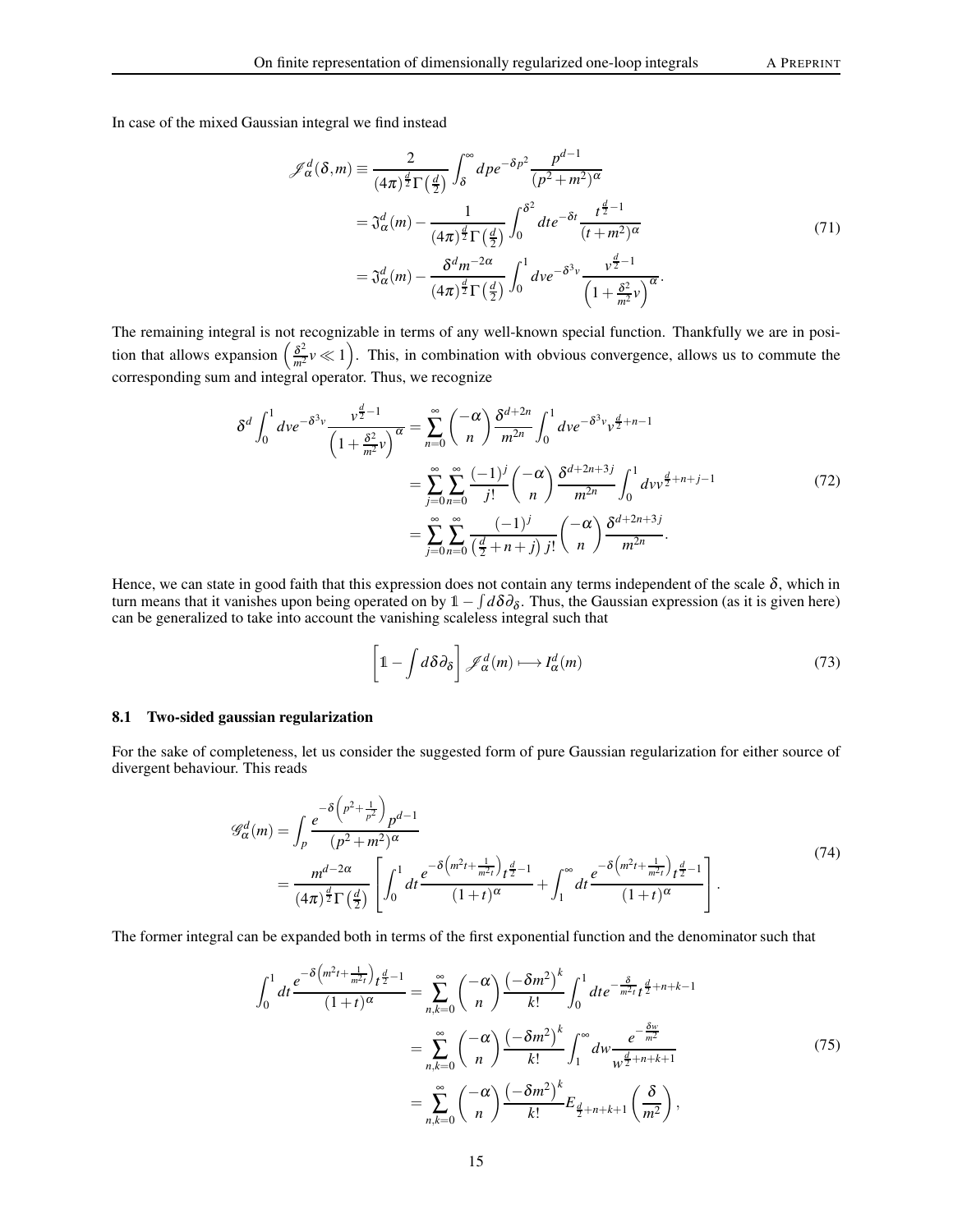where we recognized the last remaining integral as the exponential integral. The latter integral can be considered in similar manner (now over  $\frac{1}{t}$  though)

$$
\int_{1}^{\infty} dt \frac{e^{-\delta\left(m^{2}t + \frac{1}{m^{2}t}\right)} t^{\frac{d}{2}-1}}{(1+t)^{\alpha}} = \sum_{n,k=0}^{\infty} {\binom{-\alpha}{n}} \frac{\left(-\frac{\delta}{m^{2}}\right)^{k}}{k!} \int_{1}^{\infty} dt e^{-\delta m^{2}t} t^{\frac{d}{2}-\alpha-n-k-1}
$$
  

$$
= \sum_{n,k=0}^{\infty} {\binom{-\alpha}{n}} \frac{\left(-\frac{\delta}{m^{2}}\right)^{k}}{k!} E_{\alpha-\frac{d}{2}+n+k+1} \left(\delta m^{2}\right).
$$
 (76)

The result is in a sense somewhat unsatisfying. However, we can extract terms without regularization scale dependence by noting that exponential integral can be expanded such that

$$
E_{\omega}(x) = x^{\omega} \left[ \frac{\Gamma(1 - \omega)}{x} + \mathcal{O}\left(x^5\right) \right] + \frac{1}{\omega - 1} + \mathcal{O}(x). \tag{77}
$$

Hence for non-integer  $\omega$  we recognize that we can isolate the explicit  $\delta$  dependence and write

$$
\mathcal{G}_{\alpha}^{d}(m) = \frac{m^{d-2\alpha}}{(4\pi)^{\frac{d}{2}}\Gamma(\frac{d}{2})} \left[ \sum_{n=0}^{\infty} {\binom{-\alpha}{n}} \left( \frac{1}{\frac{d}{2}+n} + \frac{1}{\alpha - \frac{d}{2}+n} \right) + H(\delta, m) \right]
$$
  
=  $I_{\alpha}^{d}(m) + \mathcal{H}(\delta, m).$  (78)

Again each term in  $\mathcal H$  is explicitly dependent on the regularization scale  $\delta$ , which obviously allows us to write again

$$
\left[1 - \int d\delta \partial_{\delta}\right] \mathcal{G}_{\alpha}^{d}(m) \longmapsto I_{\alpha}^{d}(m). \tag{79}
$$

What is more, we can treat with this structure also the IR region in a straightforward manner by recognizing the integral representation of a modified Bessel function [\[16\]](#page-18-10)

$$
\mathscr{G}_{\alpha}^{d}(0) = \int_{p} e^{-\delta \left(p^{2} + \frac{1}{p^{2}}\right)} p^{d-2\alpha - 1}
$$
\n
$$
= \frac{\delta^{\alpha - \frac{d}{2}}}{(4\pi)^{\frac{d}{2}} \Gamma\left(\frac{d}{2}\right)} \int_{0}^{\infty} dt e^{-t - \frac{\delta^{2}}{t} t^{\frac{d}{2} - \alpha - 1}}
$$
\n
$$
= \frac{2}{(4\pi)^{\frac{d}{2}} \Gamma\left(\frac{d}{2}\right)} K_{\alpha - \frac{d}{2}} (2\delta).
$$
\n(80)

For non-integer values of  $\alpha - \frac{d}{2}$  we find an expansion, each term of which is dependent on the regularization scale:

$$
K_{\alpha}(x) = x^{-\alpha} \left[ 2^{\alpha - 1} \Gamma(\alpha) + \mathcal{O}(x^2) \right] + x^{\alpha} \left[ 2^{-\alpha - 1} \Gamma(-\alpha) + \mathcal{O}(x^2) \right]. \tag{81}
$$

Thus, we can explicitly state that

$$
\left[1 - \int d\delta \partial_{\delta}\right] \mathcal{G}_{\alpha}^{d}(0) = 0. \tag{82}
$$

# 9 UV and IR with separate scales

To find a more general class of descriptors, we need not consider IR and UV scales to be related in any way. While this introduction of additional scale complicates the related algebra a bit, the previous results can be employed to great extent to reduce the workload. Consider now a case with small  $\delta$  and large  $K$  as the limits for the integral

$$
\mathscr{P}_{\alpha}^{d}(K,\delta,m) = \frac{2}{(4\pi)^{\frac{d}{2}}\Gamma(\frac{d}{2})} \int_{\delta}^{K} dp \frac{p^{d-1}}{(p^{2}+m^{2})^{\alpha}}
$$
  
=  $\tilde{I}_{\alpha}^{d}(K,m) - \tilde{I}_{\alpha}^{d}(\delta,m)$  (83)

Noteworthy is that the two scales decompose as separate entities, so we can immediately recognize that

$$
\left[1 - \int dK \partial_K\right] \mathcal{P}_{\alpha}^d(K, \delta, m) = I_{\alpha}^d(m) - \tilde{I}_{\alpha}^d(\delta, m). \tag{84}
$$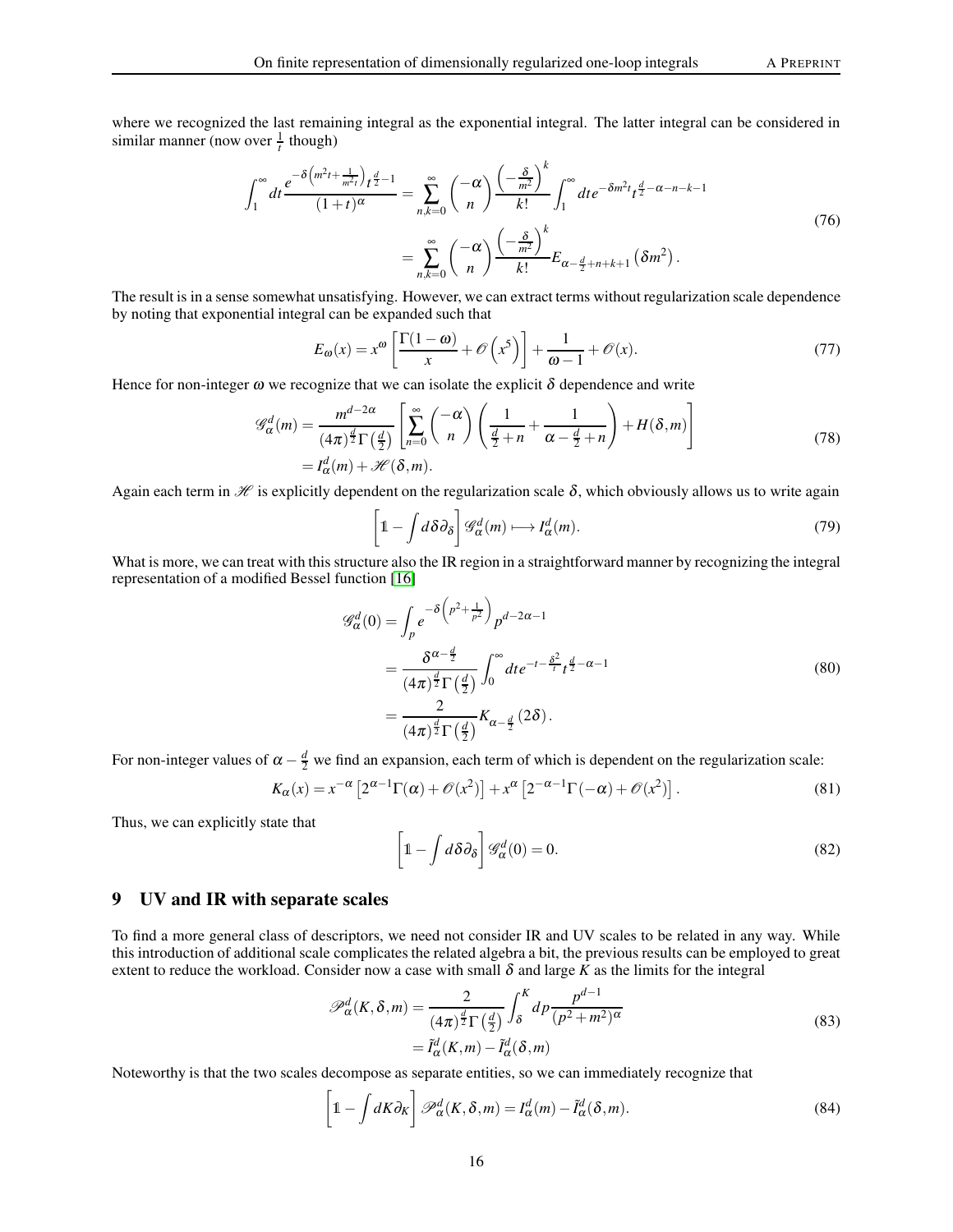However, as before, we note that for small  $\delta$  we find the expansion to correspond to terms fully dependent on  $\delta$ . Thus, we can write

$$
\left[1 - \int d\delta\partial_{\delta}\right] \tilde{I}_{\alpha}^{d}(\delta, m) = \left[1 - \int d\delta\partial_{\delta} - \int dK \partial_{K}\right] \tilde{I}_{\alpha}^{d}(\delta, m) = 0. \tag{85}
$$

Similarly we note that

$$
\left[1 - \int d\delta \partial_{\delta} - \int dK \partial_{K}\right] \tilde{I}_{\alpha}^{d}(K, m) = \left[1 - \int dK \partial_{K}\right] \tilde{I}_{\alpha}^{d}(K, m). \tag{86}
$$

Thus, we find the operator generalization (corresponding to decomposing scales) as  $1 - \int dK\partial_K - \int d\delta\partial_{\delta}$ . Suppose that we have terms with both elements (in power series expansion). Now the resulting operator structure will decrease those contributions twice. Thus, we must compensate with additional application of those terms. The ultimate two scale operator structure is thus given by

$$
\mathfrak{O} = 1 - \int dK \partial_K - \int d\delta \partial_{\delta} + \int dK \partial_K \int d\delta \partial_{\delta}.
$$
 (87)

In straight-forward manner we recognize that by taking the zero mass limit, we find

$$
\mathscr{P}_{\alpha}^{d}(K,\delta) = \frac{2}{(4\pi)^{\frac{d}{2}}\Gamma(\frac{d}{2})} \int_{0}^{K-\delta} dv \, (v+\delta)^{d-2\alpha-1}
$$
\n
$$
= \frac{2}{d-2\alpha} \frac{1}{(4\pi)^{\frac{d}{2}}} \left[K^{d-2\alpha} - \delta^{d-2\alpha}\right].
$$
\n(88)

which leads to

$$
\mathfrak{O}\mathscr{P}_{\alpha}^{d}(K,\delta)=0,\tag{89}
$$

as it should.

Returning to a more complex structure, let us consider the two-sided Gaussian regulator. This time we add two separate scales to it such that

$$
\mathcal{W}_{\alpha}^{d}(\delta, \xi, m) = \int_{p} \frac{e^{-\delta p^{2} - \frac{\xi}{p^{2}}} p^{d-1}}{(p^{2} + m^{2})^{\alpha}}
$$
\n
$$
= \frac{m^{d-2\alpha}}{(4\pi)^{\frac{d}{2}} \Gamma(\frac{d}{2})} \left[ \int_{0}^{1} dt \frac{e^{-\delta m^{2}t - \frac{\xi}{m^{2}t}} t^{\frac{d}{2} - 1}}{(1+t)^{\alpha}} + \int_{1}^{\infty} dt \frac{e^{-\delta m^{2}t - \frac{\xi}{m^{2}t}} t^{\frac{d}{2} - 1}}{(1+t)^{\alpha}} \right]
$$
\n
$$
= \frac{m^{d-2\alpha}}{(4\pi)^{\frac{d}{2}} \Gamma(\frac{d}{2})} \left[ \sum_{n,k=0}^{\infty} {\binom{-\alpha}{n}} \frac{(-\delta m^{2})^{k}}{k!} E_{\frac{d}{2} + n+k+1} \left( \frac{\xi}{m^{2}} \right) + \sum_{n,k=0}^{\infty} {\binom{-\alpha}{n}} \frac{(-\frac{\xi}{m^{2}})^{k}}{k!} E_{\alpha - \frac{d}{2} + n+k+1} (\delta m^{2}) \right]. \tag{90}
$$
\n
$$
= I_{\alpha}^{d}(m) + \mathcal{M}(\delta, \xi, m),
$$

where we have extracted the sought-after dimensionally regulated result, similar to previous section, from the whole. The remainder obviously combines the two scales at will, and thus justifies the use of ultimate two scale operator structure, in order to extract

$$
\mathfrak{O}\mathscr{W}_{\alpha}^{d}(\delta,\xi,m) = I_{\alpha}^{d}(m). \tag{91}
$$

Just for completeness, we write explicitly the zero mass limit of the this expression, such that

$$
\mathscr{W}^d_{\alpha}(\delta,\xi) = \frac{\delta^{\alpha-\frac{d}{2}}}{(4\pi)^{\frac{d}{2}}\Gamma(\frac{d}{2})}K_{\alpha-\frac{d}{2}}\left(2\sqrt{\xi\delta}\right).
$$
\n(92)

Obviously, using similar arguments to those in earlier section, we can write  $\mathfrak{O} \mathscr{W}^d_{\alpha}(0) = 0$ .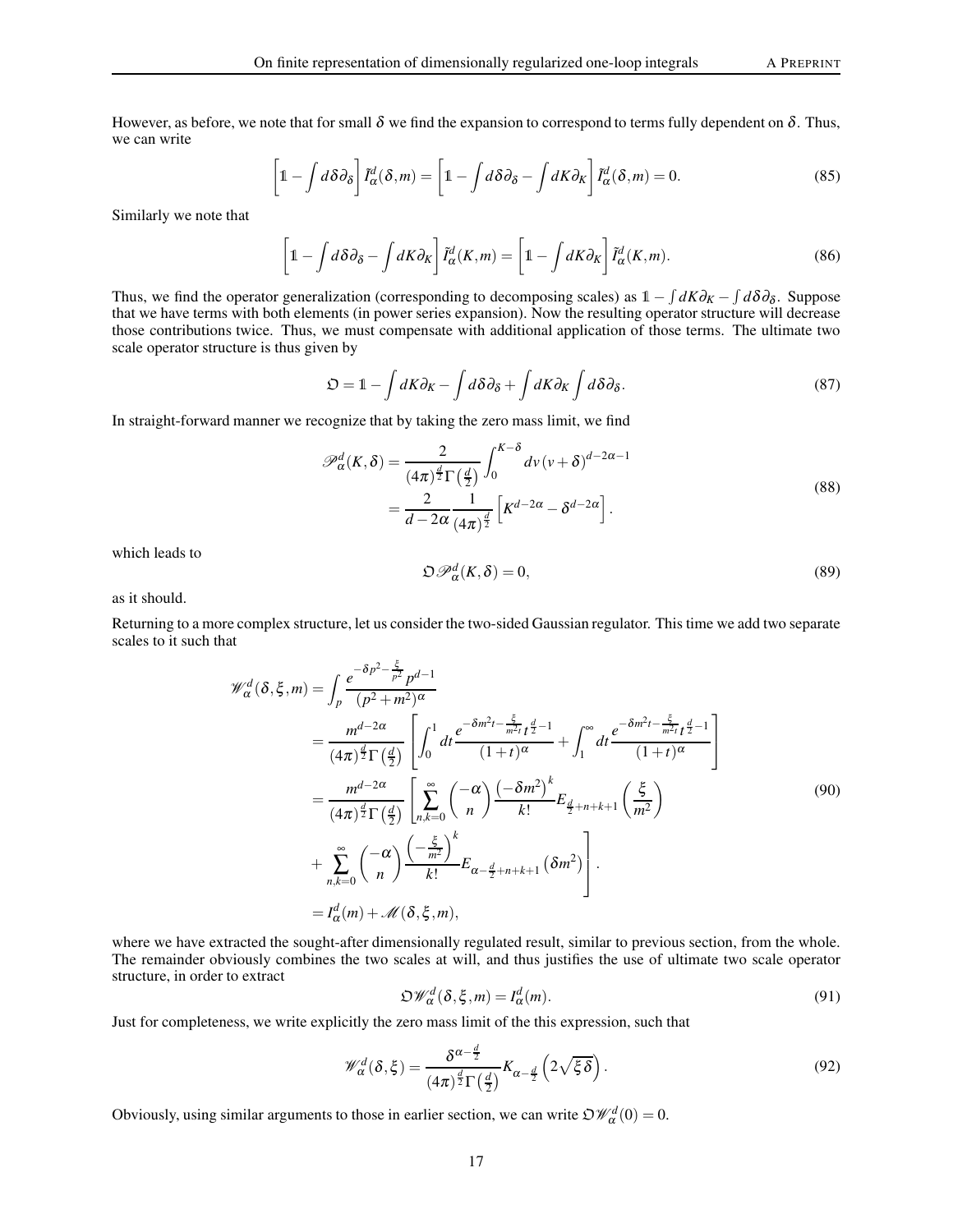# 10 Conclusions

While highly successful (in book keeping), dimensional regularization tends to be described in somewhat heavy handed manner. The obscurity (and its success) both rely in the implicit (and unrigorous) assumption of convergence. In this report we set out to express the analytically continued structure as a truly finite entity in all of parameter space. While the results shown here relate strongly to other interpretations involving discarded divergent monomials, we established clear description on the injective mapping, in terms of two separate steps:

$$
\int_{p} \frac{1}{(p^2 + m^2)^{\alpha}} \xrightarrow{\text{UV}} \left\{ \tilde{I}_{\alpha}^d(K, m), \tilde{\mathfrak{J}}_{\alpha}^d(\delta, m) \right\} \xrightarrow{\text{UV} + \text{IR}} \left\{ \mathcal{P}_{\alpha}^d(K, \delta, m), \mathcal{W}_{\alpha}^d(\delta, \xi, m) \right\} \xrightarrow{\mathfrak{O}} I_{\alpha}^d(m). \tag{93}
$$

The two schemes described, cut-off and Gaussian, are not unique, but rather two representatives of a class, specifically described by the separation operator  $\mathfrak D$  and the one-loop master formula. This operator structure can be trivially extended to an arbitrary number of scales, by following trivial combinatorics, denoting the advanced removal operator as

$$
\mathfrak{A} = \mathbb{1} + \sum_{k=1}^{n} \frac{(-1)^{k}}{k!} \sum_{\{a_{i} \neq a_{j}\}} \int dK_{a_{1}} \partial_{K_{a_{1}}} \dots \int dK_{a_{k}} \partial_{K_{a_{k}}}
$$
\n
$$
\equiv \prod_{k=1}^{n} \left[ \mathbb{1} - \int dK_{a_{k}} \partial_{K_{a_{k}}} \right].
$$
\n(94)

While this structure holds no value at single one-loop integrals, it serves as an indicator how we would delve towards multi-loop computations. Each loop order would add up to two new scales, with separable integrals as an obvious example of sub-class that functions under the operator structure as desired.

Also, the review of external impulses and additional mass scales in one-loop integrals opens path to the explicit computation of multi-loop integrals outside of their region of convergence. As a specific example we present a twoloop integral with three positive parameters  $\{\alpha, \beta, \gamma\}$ . Using the cut-off strategy presented in previous sections we can immediately write it in terms of Feynman parametrization and proper UV and IR regulators:

$$
\int_{p} \frac{1}{(p^2 + m_1)^{\alpha}} \int_{q} \frac{1}{(q^2 + m_2^2)^{\beta} [(p+q)^2 + m_3^2]^{\gamma}} \longmapsto \frac{\Gamma(\gamma + \beta)}{\Gamma(\beta)\Gamma(\gamma)} \int_{0}^{1} dx x^{\gamma - 1} (1 - x)^{\beta - 1} \int_{p} \frac{\theta (K_1 - p) \theta (p - \frac{1}{K_1})}{(p^2 + m_1)^{\alpha}} \times \int_{q} \frac{\theta (K_2 - |q + xp|) \theta (|q + xp| - \frac{1}{K_2})}{[(q + xp)^2 + x(1 - x)p^2 + xm_3^2 + (1 - x)m_2^2]^{\gamma + \beta}}.
$$
\n(95)

## Acknowledgements

The author wishes to thank York Schröder, Saga Säppi and Aleksi Vuorinen for enlightening discussions and feedback. The author acknowledges financial support from the Kalle, Yrjö and Vilho Väisälä Foundation of the Finnish Academy of Science and Letters. This work has been additionally supported by the European Research Council, grant no. 725369, and by the Academy of Finland, grant no. 1322507.

## <span id="page-17-0"></span>References

- [1] Gerard 't Hooft and Martinus Veltman. Regularization and renormalization of gauge fields. *Nuclear Physics B*, 44:189–213, 1972.
- <span id="page-17-1"></span>[2] C. G. Bollini and J. J. Giambiagi. Dimensional Renormalization : the Number of Dimensions as a Regularizing Parameter. *Nuovo Cimento B*, 12, 1972.
- <span id="page-17-2"></span>[3] P. Breitlohner and D. Maison. Dimensional Renormalization and the Action Principle. *Commun. math. Phys.*, 52, 1977.
- [4] V. A. Smirnov and K. G. Chetyrkin. R\* Operation in the Minimal Subtraction Scheme. *Theor. Math. Phys.*, 63, 1985.
- <span id="page-17-3"></span>[5] V. A. Smirnov and K. G. Chetyrkin. Counterterm Technique in the Case of Lagrangians and Currents without Normal Ordering. *Theor. Math. Phys.*, 64, 1985.